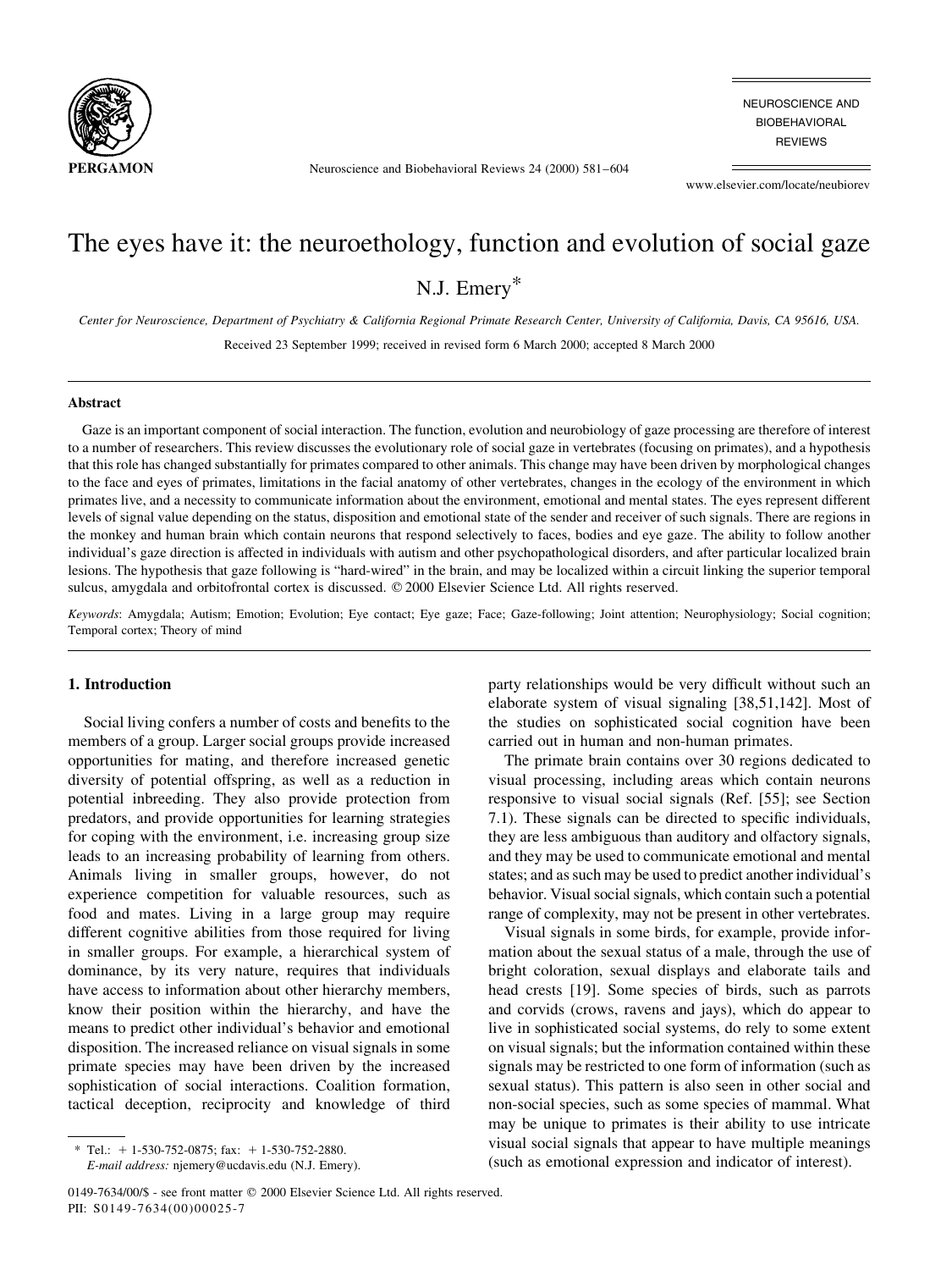Important visual signals arise from the face. The face provides a plethora of social information about an individual's gender, age, familiarity, emotional expression and potentially their intentions and mental state. The eyes are very important components of the face that can provide this information, especially information about emotional and mental states. This review will focus on the evolution, function and neuroethology of social gaze in a number of vertebrates. The main focus, however, will be gaze perception in human and non-human primates for a number of reasons. First, as described above, primates have sophisticated social systems that rely on visual behavior and visual signals. Second, as mentioned above, the primate brain contains neurons that respond to eye gaze and head orientation. Third, there has been a bias in testing non-human primates, rather than other vertebrates with gaze perception tasks. This has been due to the following: a) monkeys and apes are closely related to humans, b) other vertebrates are not as visually oriented as primates (however see birds), c) nonhuman primates utilize faces as a means of primary communication, and d) what has been termed mental state attribution (also known as theory of mind) or the ability to infer the psychological states; intentions, beliefs, desires, etc. of other individuals from non-verbal cues (see Section 6; see also Ref. [10] for a review).

Gaze provides other animals (specifically conspecifics) with a means for evaluating an individual's interest in their internal and external environments. The eyes provide very subtle signals to other individuals, and information transferred by this manner is dependent largely on the ability to understand that the eyes capture information about the world. This level of processing may not be available to nonprimate animals (however, non-primates have not been evaluated for these abilities).

The review begins by proposing that many primates rely on gaze perception and this is related to a) the ecological constraints of the environments in which they reside, and b) the morphological constraints of the face and body. Next, there is a discussion of the evolution of gaze perception in many vertebrates, and the possible function of gaze detection in these species. The ability to use the information provided by the gaze of others is discussed in the next section on gaze following and joint attention. The following section describes studies, primarily in Old World monkeys and apes, which have attempted to evaluate the contribution of eye gaze perception to attributing mental states in nonhuman primates. Many of the reports in this section are anecdotal due to a lack of strict testing in any non-human species, however, the anecdotal evidence is intriguing and interesting in relation to the few laboratory studies that are described. The next section discusses the presence of specialized regions of the primate (specifically monkey and human) brain which either respond to gaze stimuli, or fail to discriminate gaze stimuli when lesioned or when compromised in psychopathological disorders, such as autism. The final section of the review evaluates a theory

of eye gaze, autism and a specific brain region implicated in gaze processing called the amygdala (which is located within the medial temporal lobe).

## 2. Social gaze is more than just the eyes

Throughout this review, gaze is not limited to information from the eyes (although this is the primary source). Gaze is not the only cue that is used to determine the focus of another individual's direction of attention, and is not the only component of facial expressions. The whole head, in particular the orientation in which it is directed (using the nose, for example) is a sufficient indicator of attention direction (and therefore interest). In some instances, the eyes are not visible and the only cue available for processing is the head direction (see physiological discussion later). By the same reasoning, if the head is occluded or in shadow, the orientation of the body (determined from the direction of the feet in an upright individual, or the posture of an animal in a quadrupedal stance) provides a sufficient cue for communication (see Fig. 1). This proposition is discussed in greater detail in later sections and in a recent review by Langton and colleagues [90].

# 3. Morphological & environmental constraints on social gaze

This section will discuss the morphological and environmental changes which may have necessitated a shift in the primary methods of social perception employed by primates. Within the primate order, there is a diverse range of species differences in facial anatomy. Examples include the small face of the loris with the proportionally large forward facing eyes, the long snout of the ring-tailed lemur, the dog-like face of the hamadryas baboon, the prominent nasal features of the proboscis monkey, the malleable lips of the chimpanzee and the large cheek pouches of the adult male orangutan [78].

One clear difference in the facial morphology of prosimians and monkeys compared to the apes is the reduction in the protrusion of the face, in particular, the reduction in jaw size and length of the snout or nose. The hominoid species (orangutans, gorillas, chimpanzees and humans) have relatively flat faces whilst retaining some prominent features. For example, the human face has high cheekbones, a conspicuous nose and eyebrows framing the eyes. Such features may highlight the region around the eyes (the eyebrows), or are used to move the eyes (the cheekbones and related musculature) or may signal direction of attention (the nose). These anatomical changes (a reduction in facial protrusion) may have forced a shift in salience from the shape of the face (and its orientation) to the eyes, as sources of information about attention direction (as a function of gaze). (These anatomical changes may also have emphasized the eyes as an important component of facial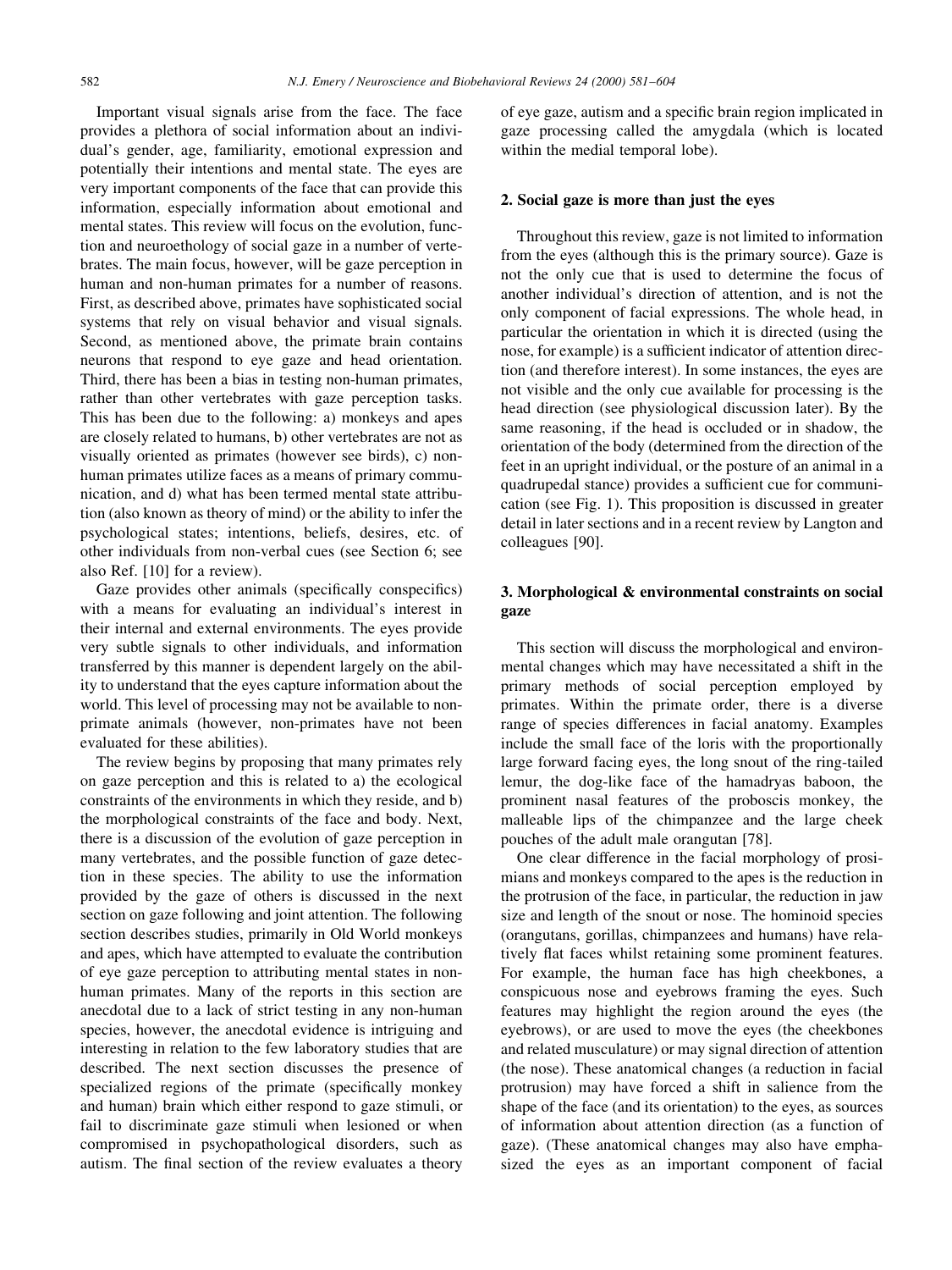#### **ATTENTION TO THE RIGHT**



Eye Gaze Direction > Head Direction > Body Orientation



Fig. 1. Cues to attention or social gaze, are not only provided by the eyes. The direction of the head and orientation of the body may also provide important indicators of attention, when the eyes are obscured or not clear, or if the eyes are used for other purposes, such as the primary component of threatening facial gestures. If all cues are available for processing, a hierarchy of importance exists whereby the eyes provide more important cues than the head, and the head is a more important cue than the body [114].

expressions.) Determining the direction of another individual's attention is easier to establish from larger visual cues, such as the head. Flattening the face of the great apes (for example, as a result of a reduction in olfactory processing and an increased reliance on binocular vision) could have reduced the amount of information that could be transmitted by the head alone. The eyes are much smaller than the head, but they present a more precise indicator of where another is looking [112,114].

The primate face has also evolved an elaborate system of facial musculature that aids in producing expressive facial movements [73,74]. For example, in the rhesus monkey, the muscles surrounding the eyes (Muscularis orbicularis oculi) enable the gross movement of the eyes and with the Muscularis frontalis (the muscle controlling the eyebrow ridge) the monkey can produce threatening stares. The Zygomaticus muscle mass and the Muscularis triangularis provide the jaw with the maneuverability to masticate, but would also function in lip smacking and teeth chattering [73]. The Muscularis obliqui et transversi, and the Muscularis auricularis posterior connected to the back of the ears, may also function in threat sequences and submissive behavior.

In non-primate animals, the facial musculature is undeveloped or non-existent [6,7,73] and therefore, whenever they direct their gaze, they have to move their entire head. Other parts of the body, such as the tail and the extremities, may be important indicators for determining attention direction [18,71,160] when the eyes are unavailable for evaluation. The California quail (Callipepla californica), for example, has a large crest on the top of its head (which looks like a question mark) that may function to indicate its direction of attention when its head and body are hidden in the undergrowth [160]. When the quail is looking ahead, the crest shape is indistinguishable, so the bird must either be looking away from or towards the viewer. If the bird is looking perpendicular to the viewer, the crest either appears as a question mark (if facing to the left), or the mirror image of a question mark (if facing to the right). The small horns of antelope, giraffe, rhinoceros, etc., may also provide indicators as to the direction of their attention, when their heads are occluded [160].

Non-ape species not so reliant on head or gaze direction as cues to attention direction may use the orientation of another's body to decipher where they are attending. Apes may also become reliant on such cues if a second individual's head and eyes were occluded from view, were too small to distinguish with any degree of accuracy, or were hidden in shade or darkness. It would appear to be relatively simple to determine the direction in which a body is pointed if a quadrupedal stance is adopted. Humans rarely adopt this posture, remaining in a more upright bipedal stance. Monkeys and apes, being characteristically quadrupedal in posture, may not require a more accurate method for interpreting direction of attention than head direction or body posture, because the information provided from posture may be sufficient. Orientation of the body, head and eye gaze are in congruent directions for the majority of time spent foraging, grooming, eating, playing and fighting, therefore attention direction can usually be extrapolated from the direction of the body alone.

Body size would also appear to be a constraint on what information is gained from the eyes, head and body. Bigger eyes (or head, or body) are easier to see, and therefore easier to gain information from. It would therefore seem reasonable to suggest from other allometric measures (such as brain size) that as body size increases, so does the size of the head. This is, however, not necessarily true for eye size. Solitary prosimian species without a substantial need for social communication via the visual channel have small bodies and heads, but very large eyes (relative to the size of the face).

The eyes do not appear to have paralleled the changes in facial and body anatomy. Although size differences are apparent, the actual morphology of the eyes themselves does not appear to differ markedly between the many species of primate. The most obvious contrast between species is the relationship between the dark iris/pupil and the white or light brown sclera. A high level of dark iris compared to sclera has been reported for many primates [85]. The major extent of the visible eye is taken up by the dark iris, and a very small part by the white sclera. Humans, in contrast, have a large extent of white sclera either side of the dark central iris (when looking forward, Ref. [115]). This ratio may be one of the factors which has allowed humans to use the orientation of other individual's eyes for learning about objects in the environment (referential active communication), whereas non-human primates may be unable to use such cues (see later discussions).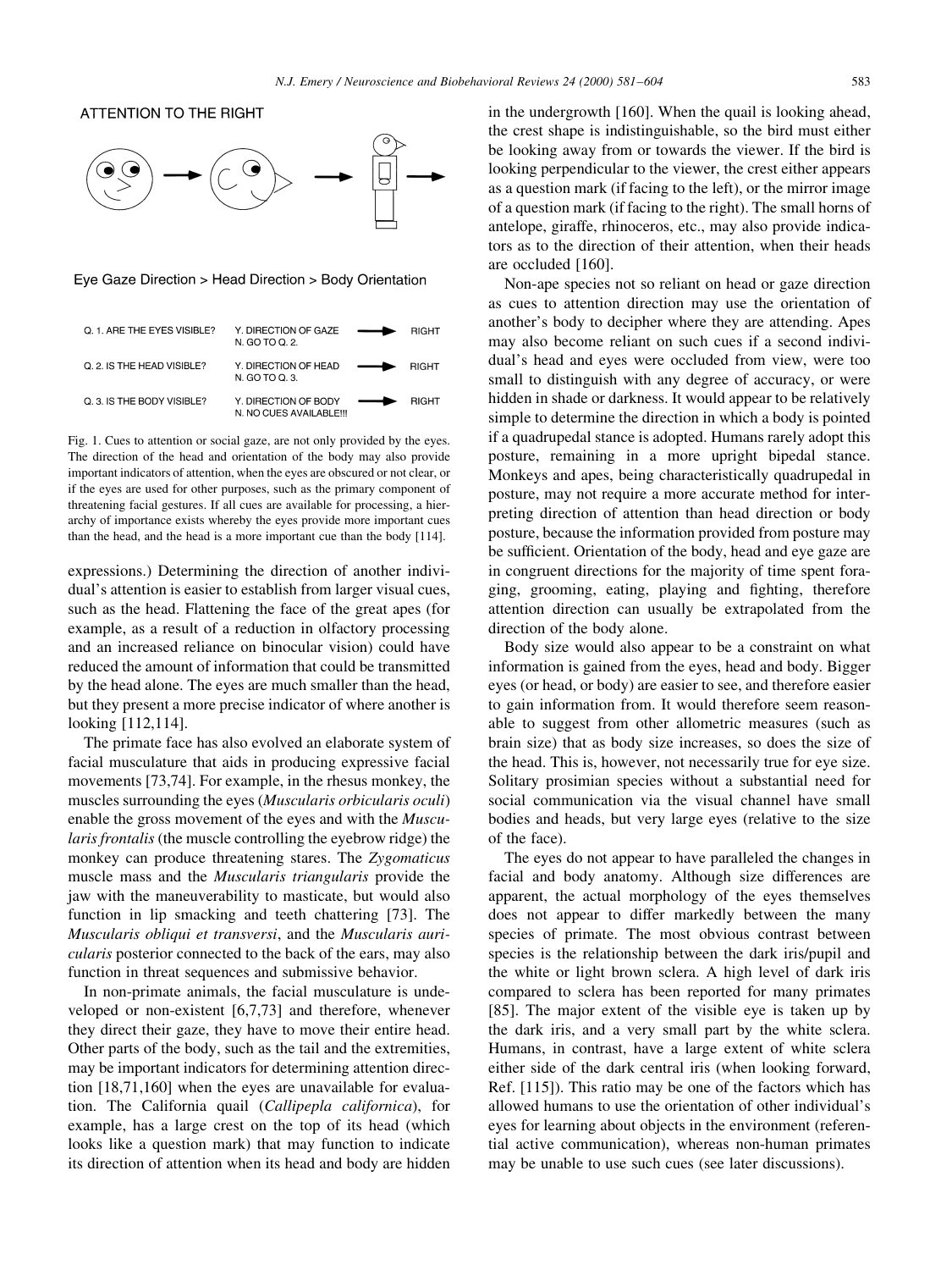The morphology of the body, face and eyes provides a set of constraints for primates' use of gaze in a communicative capacity. A further set of constraints is provided by the ecology of the environment in which the primates reside. Those species living in an arboreal (tree-living) environment have a different sensory emphasis of perception and communication from those species living in a terrestrial (ground-dwelling) environment. A forest or jungle environment is perpetually dark; therefore vision would be an inef ficient means of communication. Species who live in this environment therefore have to rely on other sensations as their primary method of communication, such as olfactory or auditory. Both auditory and olfactory communication have two distinct disadvantages from visual communication: they are indirectly focused (anyone within range can hear a call, or smell an odor, including predators), and are limited to projecting simple information (such as mating signals, "I'm ready to mate" or spatial position, "I'm over here"), and are less appropriate for projecting information about objects in the environment (unless used in conjunction with visual behavior, "Look at that fruit tree").

#### 4. Phylogenic aspects of gaze perception

The eyes have long held special interest to humans; they are said to be the window to the soul [10], they are often used as symbols of a curse (evil eye) or as warning signals, but are also one of the first points of contact between infants and their mothers [64]. Non-human vertebrates are also attracted to the eyes, gather information from the eyes and appear to use their own eyes for communication, such as warning others of their emotional disposition (threatening or submissive). This section discusses how a number of different non-human vertebrate species utilize information contained within the eyes (such as for defense against predators), and how this specialized form of visual social perception may have become utilized in non-human and human primates for more complex communicative functions.

Simple schematic representations of the eyes (two black or colored circles) are perceived as eyes in a number of species, and appear to form part of a rapid predator detection system. Lesser mouse lemurs (Microcerbus murinus), for example, display more gaze aversion when presented with two schematic eyes presented in a horizontal orientation, than when the same stimuli are presented in a vertical orientation, or when more than two circles are presented or when different stimuli which do not have ethological relevance, such as squares, are presented [40]. A similar effect has also been reported for jewelfish [41], various species of birds [79,134] and wild house mice [146] using similar stimuli. Some species of butterflies and moths (Lepidoptera) have evolved eye shaped patterns (eye spots) on their wings as an effective method to deter potential predators (such as lemurs and birds), as they resemble the eyes of other predators

(such as felines and birds of prey) that are the natural predators of small mammals and birds [49].

It would appear adaptive for all prey species to have the ability to distinguish forward facing eyes (or simple representations of the eyes) from other similar stimuli, as most predators have eyes facing the front (binocular vision aids in hunting). The view of one eye, or eyes too close together to be facing forward, present information to the prey species that the predator is not attending to them (see later sections) and therefore may be eluded. Therefore, an important further function of recognizing the presence of the eyes is to determine whether they are looking at or away from you. A large number of species appear to perform this discrimination. Black iguanas (Ctenosaurua similis), for example, can differentiate the difference between whether an approaching human is looking towards or away from them [24]. Burger et al. suggested that iguanas perceive gaze contact and direct approach as threatening and escape quicker than when the same experimenter is approaching directly, but looking away from them. Iguanas also appear to be sensitive to the size of the approaching eyes, responding quicker when the eyes are larger [23].

Some species of birds can also perform this type of discrimination. Ristau [130] studied plovers' (Charadrius sp.) reactions to human experimenters who walked past their nests either looking at the nests in the dunes, or in the opposite direction towards the ocean. Plovers incubating their young remained off the nest longer under threatening situations, such as when an experimenter was gazing towards the plover's nest, compared to when the experimenter was gazing towards the sea. Gallup, Cummings and Nash [59] also looked at birds' responsivity to human gaze. Chickens (Gallus gallus) respond to staring humans by becoming rigid (tonic immobility). This is said to correlate highly with fear [59]. The length of immobility was greatly reduced when the eyes of an experimenter were directed away from the chickens. The same phenomenon has also been reported in some species of lizards (Anolis carolinensis, Ref. [68]).

A related phenomenon to tonic immobility is death feigning, as seen in hog-nosed snakes. This occurs in reaction to eyes directed towards the snakes [25,26]. For example, hognosed snakes not only react to the presence of a human experimenter (as a predatory threat), but their response is dependent on the orientation of the experimenter's gaze (towards or away from the snake). Whether these actions are innate behaviors or learnt through extensive experience with predators is not known, although from an evolutionary perspective it would be adaptive to possess this ability innately. Scaife [133,134] suggested that the ability to discriminate the eyes as a stimulus, which is part of the face (a more primitive ability than determining whether gaze is directed or averted), is an innate predisposition.

Other avian species have been tested for their responsivity to specific human head orientations and gaze directions. House sparrows (Passer domesticus) were found to increase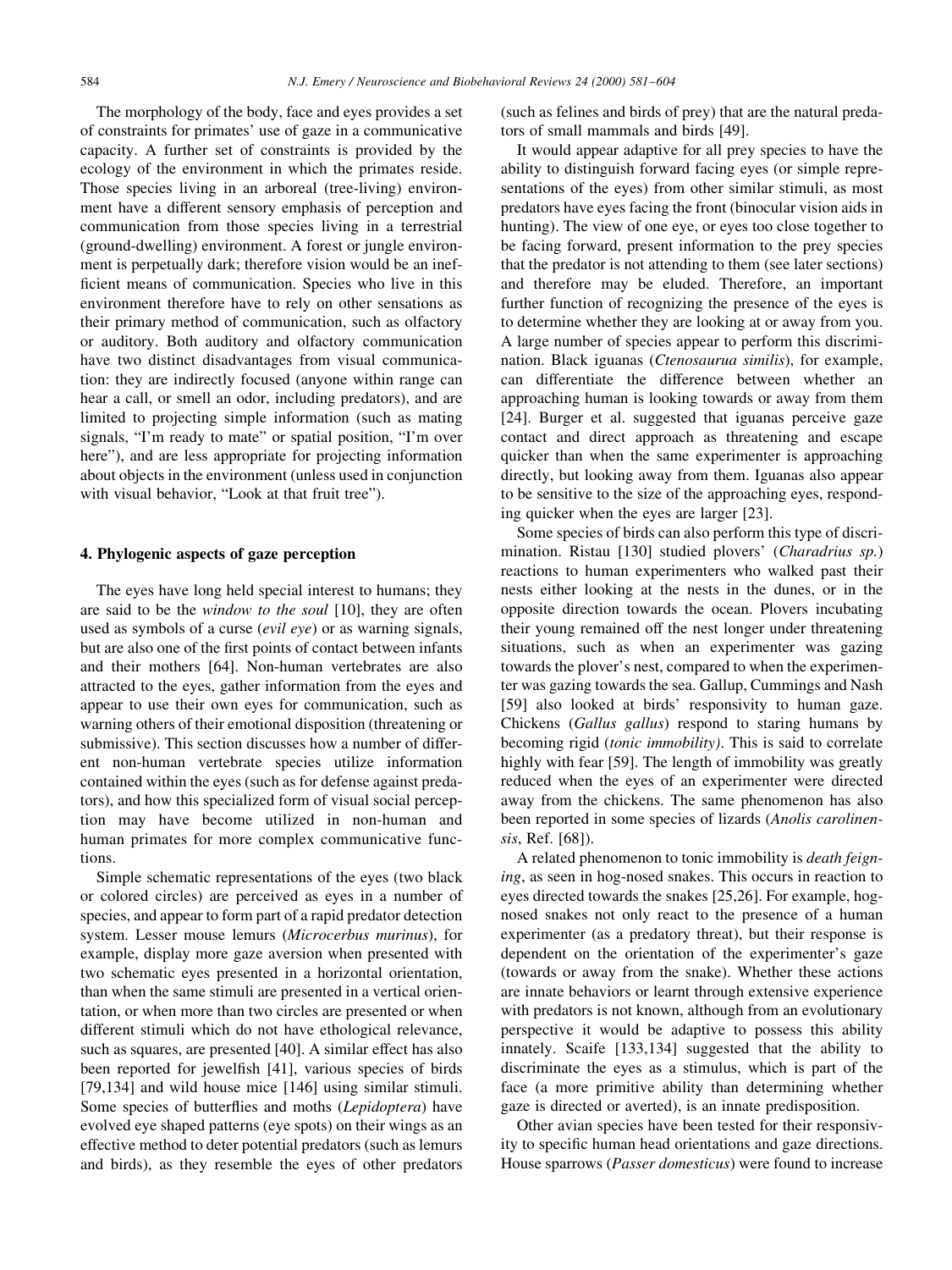flight (an escape response) when a face was directed towards them, but were unresponsive to the direction of the eyes, whether pointed away or towards them [65]. The sparrows, however, could determine the line of gaze from the number of eyes visible. Therefore, the sparrows seemed to associate the perception of direct eye gaze and head direction with a subsequent aversive event, such as capture. Hampton did not test the birds with other stimuli containing eyes or eye-like shapes to determine whether the sparrows had learnt that humans (or other animals) which were directed towards them were to be avoided (producing a flee response) or whether this was a trait that was present early in development.

Primates also possess a great interest in the eyes and the region around them. How some primates may use the information transmitted by the eyes will be discussed in the next sections. Experimental studies of face recognition in monkeys have revealed the interest some primate species have in the eyes. Keating and Keating [83] studied the eye movement responses of two rhesus monkeys whilst they viewed different primate faces (rhesus monkey, chimpanzee and human) with neutral expressions, and also to schematic faces. The subjects showed an extreme bias of looking at the eyes and the small region surrounding the eyes compared with the nose and the mouth, for all four neutral face stimuli, regardless of species. Nahm et al. [107] expanded on these studies using implanted eye coils to record precisely the eye movements of head-restrained monkeys when viewing neutral and expressive faces. The subjects displayed a predominant interest in the eyes and the mouth (the primary components of facial expressions, see below). Baboons have also been shown to look at the eye region more than other parts of the face, and the eyes are essential to them for face recognition. Kyes and Candland [89] presented baboon subjects with slides of other baboon faces, and parts of faces. Although the subjects looked longer at the slides of full (complete) faces, they also inspected pictures which contained eyes longer than slides containing just the nose, or the mouth, or the nose and mouth. Therefore, the eyes seem to be the most important components of the face to these species of primates.

What is not known however, is whether this great interest in the eye region is related to the eyes being a major component of facial expressions, or whether the presence of the eyes is essential for the recognition of individual faces. Can non-human primates recognize faces by the eyes alone? There is some evidence that humans can recognize and remember faces when only presented with the eyes [42,97]. Although some non-human primates can recognize different individuals [142], it is not known what features they use to perceive differences between individuals. It is likely to be a multitude of features: eyes, facial configuration, body size, color, behavior, personality, etc., which provide clues to identity in non-human primates.

Color also performs an important function in highlighting the eye region of some primate species. Kingdon [84] described the facial patterns and coloration of different species of guenon (Cercopithecus sp., an Old World monkey). For example, C. mona and C. cephus cephus have bright blue coloration around the eyes, but no coloration of the genital area (white instead of the bright red color of the majority of Cercopithecines, Ref. [60]). This may be interpreted as an increased importance of the face and eyes, and therefore used in facial expressions during sexual or social signaling, or further enhancing the differentiation between the face and the genital region. Cercopithecus neglectus have a wide orange-colored brow-ridge, which highlights the position of the eyes [84]. Species of guenon, which do not have brightly colored facial features, usually have brightly colored genitals. It may be interesting to note that the brightly colored genitals are blue, and that the color around the eyes of those species without the genital coloration is blue, although the significance of the color blue is not known.

The eyes play a pivotal role in all primate facial expressions [6,7,18,78,129,147]. Table 1 presents descriptions of the role of the eyes, eyelids and eyebrows in each of Van Hoof's thirteen universal facial expressions for catarrhine primates [147]. Any discussion of the role of the eyes in primate emotional communication must, however, mention the role of the whole face. The eyes are not processed separately from the rest of the face, they are analyzed in concert with other features, such as the nose and mouth, and in particular the ocular muscles surrounding and controlling the movements of the eyes. This is not to say that the eyes alone are not important stimuli for the expression of emotion. In some primates, the effect of a stare without the accompanying facial movements is very effective in eliciting fear or flight responses from conspecifics.

The majority of primates have very darkened eyes compared to humans. Kobayashi and Kohshima [85] found that of eighty-eight primate species, only humans had eyes with a white sclera and a dark iris. The sclera of most primate's eyes was found to be brown or light brown, with two species (Old World macaques) having a pale brown sclera and four species (Old and New World monkeys) having a partially white sclera. The sclera of macaque infants is less pigmented than adults. Perrett and Mistlin [115] suggested that the reason why the sclera of adult macaques may become darker compared to infants is that adult monkeys could look out of the corner of their eye without invoking threatening gestures usually associated with eye contact from other conspecifics, whereas infant macaques are less of a threat. Determining the precise direction of another's attention is difficult to assess when there is no differentiation between the sclera and the iris. In humans, interpreting gaze direction is made easier by the morphology of the eyes. Gaze following can be performed using a simple rule (dark in the center of the eye equals eye contact; dark to the left of the eye equals looking left; dark to the right of the eye equals looking right).

Primates have excellent abilities for discriminating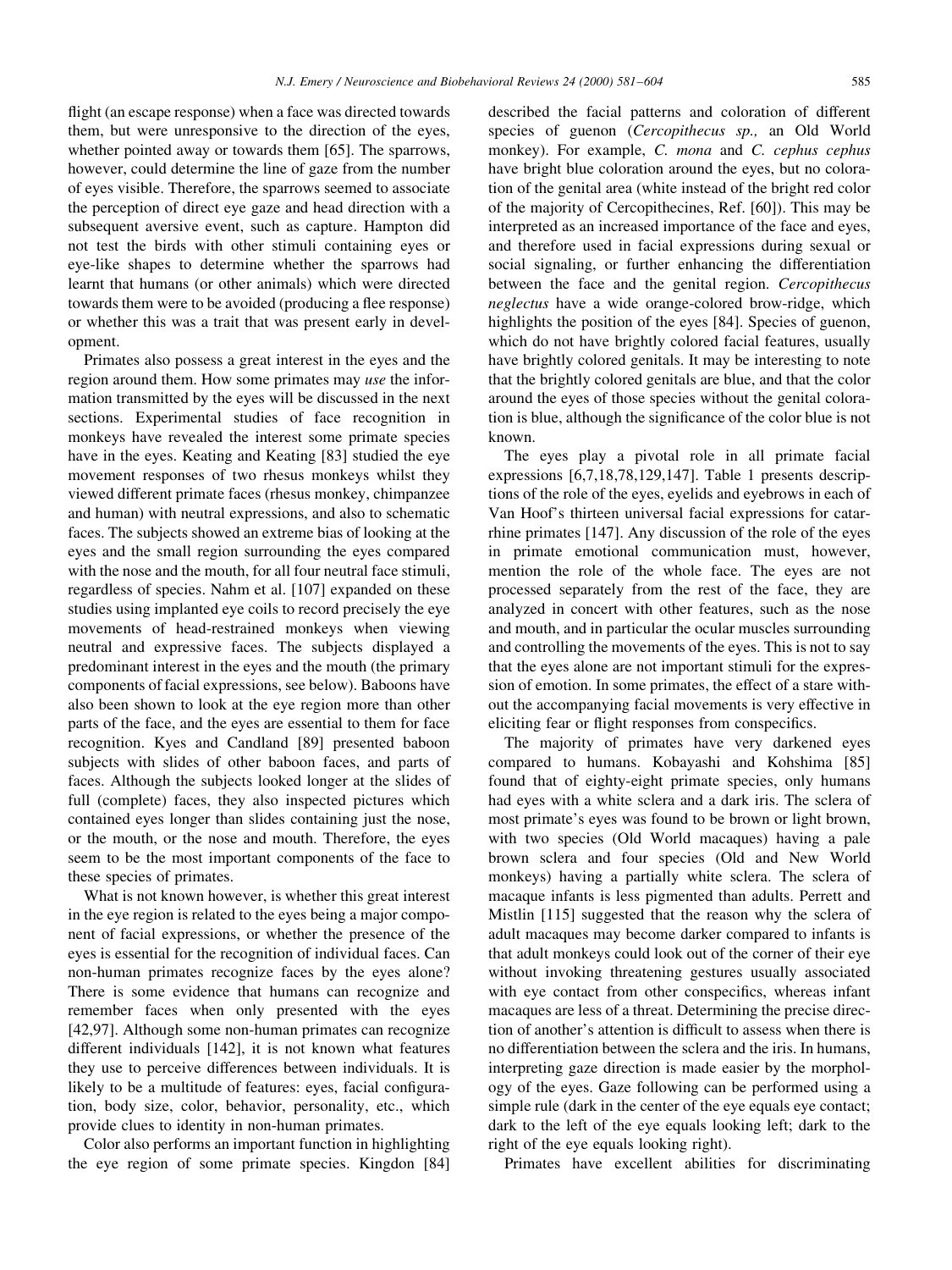Table 1

|  | Description of the contribution of the eyes, eyelids and eyebrows to different facial expressions in monkeys and apes (taken from Ref. [147]) |  |  |  |  |  |
|--|-----------------------------------------------------------------------------------------------------------------------------------------------|--|--|--|--|--|
|  |                                                                                                                                               |  |  |  |  |  |

| <b>Facial Expression</b>            | <b>Description</b>                                                                                                                                                                                                                                                                                                                                                                                                                                               |  |  |  |  |
|-------------------------------------|------------------------------------------------------------------------------------------------------------------------------------------------------------------------------------------------------------------------------------------------------------------------------------------------------------------------------------------------------------------------------------------------------------------------------------------------------------------|--|--|--|--|
| Relaxed face                        | Eyes in a "neutral position", "upper eyelid is not lifted completely, the iris being only partly exposed".                                                                                                                                                                                                                                                                                                                                                       |  |  |  |  |
| Alert face                          | "fully opened eye".                                                                                                                                                                                                                                                                                                                                                                                                                                              |  |  |  |  |
| Tense-mouth face                    | "eyes may be opened rather widely and are staring fixedly towards a partner", "eyebrows are normal or lowered in a<br>frown".                                                                                                                                                                                                                                                                                                                                    |  |  |  |  |
| Staring open-mouth face             | "eyes are staring fixedly at the partner", "eyebrows are lifted in a vary marked waythe skin of the upper eyelid and<br>the region immediately above it is exposed", "the eyebrows may be lowered in a frown".                                                                                                                                                                                                                                                   |  |  |  |  |
| Staring bared-teeth scream face     | "eyes in most cases are staring fixedly at the opponent", "eyelids are fully apart, so that the eyes are fully open",<br>"eyebrows are fully lifted and the upper head skin is retracted".                                                                                                                                                                                                                                                                       |  |  |  |  |
| Frowning bared-teeth scream<br>face | "eyes are closed or opened only to a small degreewhen not closed the eyes are never directed straight towards the<br>opponent; the animal looks away", "eyebrows are lowered in a frown".                                                                                                                                                                                                                                                                        |  |  |  |  |
| Silent bared-teeth face             | "eyes may be staring at the opponent in a fixed way or be evasive (i.e. it may throw short glances towards the partner<br>out of the corners of its eyes", "eyebrowsmay be relaxed or in a lifted position", "the degree of opening of the eyes<br>varies; it may be maximum, or normal to slightly opened".                                                                                                                                                     |  |  |  |  |
| Bared-teeth gecker face             | Same use of eyes as the silent bared-teeth face display.                                                                                                                                                                                                                                                                                                                                                                                                         |  |  |  |  |
| Lip-smacking face                   | "eyelids are usually fully apart, so the eyes are completely opened", "eyes are usually staring in a fixed way at the<br>partner. The head may alsobe turned sideways a little, so that the animal is looking out of the corner of its eyes",<br>"eyebrows are often lifted".                                                                                                                                                                                    |  |  |  |  |
| Teeth-chattering face               | "eyelids may be fully apart or in the normal position", "eyes are either staring at the partner in a fixed way or making<br>evasive movements", "evebrowsmay be retracted".                                                                                                                                                                                                                                                                                      |  |  |  |  |
| Protruded-lips face                 | "eyelids may be either fully apart or in the normal position", "eyes may either be staring at a partner in a fixed way or<br>making evasive movements", "eyebrowsare lifted completely".                                                                                                                                                                                                                                                                         |  |  |  |  |
| Pout face                           | "eyelids are either in the normal position or farther apart", "eyes may be directed towards a partner", "eyebrows may<br>be liftedespecially when the expression movement is directed towards a partner", "simultaneous contraction of the<br><i>m. depressor supercilli</i> and perhaps the <i>m. corrugator supercilli</i> antagonistic to the <i>m. frontalis</i> responsible for the<br>lifting, may result in a curious slanting position of the eyebrows". |  |  |  |  |
| Relaxed open-mouth face             | "eyelids are usually in the relaxed position or slightly drawn together", "outer corners of the eyes are always slightly<br>lifted due to a pressure from the zygomatic muscle, which draws the mouth-corners backwards and upwards", "eyes<br>may occasionally be directed to the partnerthe gaze isless fixed", "eyebrowsare usually in the normal<br>positionthey maybe lifted when the display is directed to a partner from a distance".                    |  |  |  |  |

whether they are being looked at or whether another's gaze is directed away from them. Keating and Keating [83] also studied monkey subjects' eye movements in response to viewing slides of rhesus monkeys with gesturing faces. The expressive stimuli included a slide of a threatening rhesus face with a direct stare, a slide of a rhesus grinning with direct gaze, a slide of a rhesus grinning with averted gaze and a slide of a rhesus with a neutral expression with direct gaze. Both subjects looked at the eye region more often than the nose and mouth and looked at the faces with direct gaze (irrespective of facial expression) more than the face with averted gaze. This pattern of results was repeated when the subjects were presented with slides of human faces. Only slides of two human gestures were presented to the subjects, raised eyebrows and lowered eyebrows. The eye region elicited a higher number of fixations than the nose and mouth regions, and there were a higher number of fixations on the human faces with raised eyebrows. (This does not suggest, however, that the monkeys understood the meaning of the human facial expressions.)

Perrett and Mistlin [115] reported the number of submissive gestures (lip smacking and teeth chattering) that macaque subjects give in response to a human head, with the head oriented towards or away from the viewer and the eyes positioned in compatible or incompatible directions to the head. The largest number of submissive gestures were made by the subjects when the eyes were in contact with the observing monkey, independent of the human's head position. This experiment was repeated for elevation of the head [102]. The raised head received fewer appeasement (submissive) gestures compared to a level head position or a head averted laterally by 45°. Similar results were found when Mistlin tested the emotional reactions of stumptailed macaques to a life-sized model of an adult male macaque. The model's head and eyes could be positioned to provide a range of head and eyes orientations or elevation combinations. The lowered head (similar to a threatening gesture) received more appeasement gestures compared to the head raised or level.

A number of different variables can influence a primates' reaction to eye contact from a human experimenter, and presumably a conspecific. Thomsen [141] measured the mean frequency of eye contact directed towards a human staring at them; in differently reared rhesus monkeys; in different primate species (talapoin, patas, and squirrel monkeys and crab-eating, rhesus and stumptailed macaques); and in rhesus macaques of different ages and sexes, tested at two distances from the human experimenters. Wild-born rhesus displayed more frequent eye contact than the surrogate reared monkeys. Talapoin monkeys displayed more frequent eye contact with the experimenter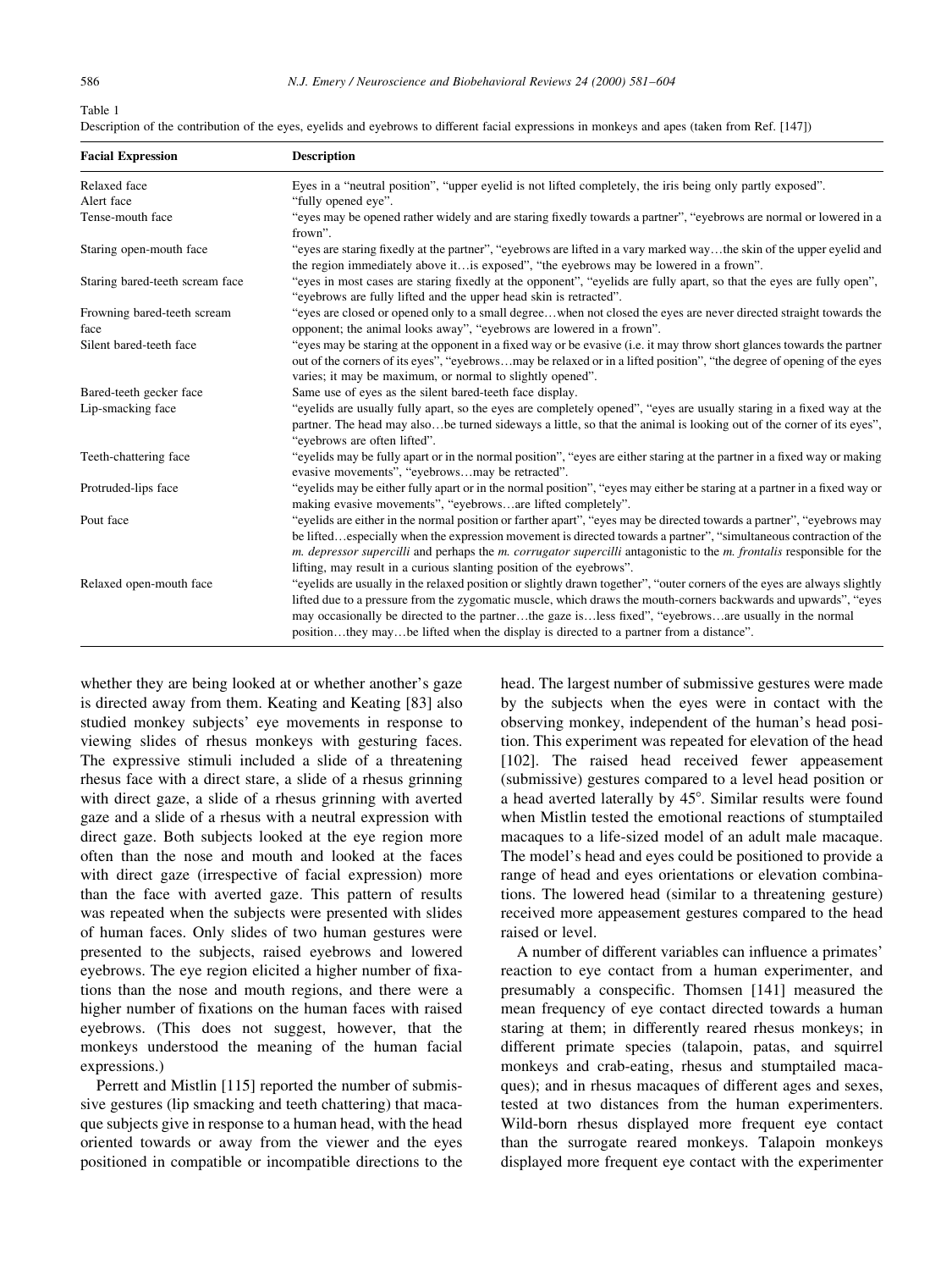than patas, crab-eating, stump-tailed, squirrel and rhesus monkeys. Young rhesus females displayed more frequent eye contact than young males, and adult females and males. In each case, the frequency of eye contact was less at greater distances between the experimenter and monkey subject. Frequency of eye contact, however, has a different meaning to duration of eye contact. More frequent eye contact suggest that the subject is checking the changing state of the eye gaze of the experimenter, whereas a long duration of eye contact would suggest a threat or affiliative gesture (see below). Unfortunately, duration of eye contact was not measured in this study. These results suggest vast species differences in the importance of eye gaze. For example, talapoin monkeys are a highly vigilant species, compared to rhesus monkeys that avoid eye contact in most social situations. Eye contact does not carry the same relevance for young monkeys as adult monkeys, which would suggest that it is a learnt response. Infant monkeys do, however, respond differentially to a face where the gaze is averted compared to a face with eye contact, as early as three weeks of age [99].

Autonomic physiological changes in non-human primates have been reported to accompany the detection of eye contact, suggesting that eye gaze is an emotive stimulus. Wada [149] studied the EEG responses from the brainstem of macaques to electrical stimulation of the cortex. He found that if he looked at the monkey subjects the EEG trace would change dramatically (p. 41).

When the animal discovered it was being watched, the response was depressed as long as the animal could see the experimenter.... Such flattening regularly occurred whenever the animal realized that the experimenter's gaze was fixed on it.... The direct meaning of the experimenter's gaze...suggests concentrated focusing of discriminatory attention of a quality necessary for self-preservation.

This physiological response may form part of a circuit linking eye contact with a hormonal and/or motor response during courtship and sexual behavior between male and female monkeys. Linnankoski et al. [95] found that females presenting their hindquarters to specific males (proceptivity) caused the males to masturbate and ejaculate, but only when eye contact was established between the male and female. Other visual or olfactory cues, such as inspecting the females perineal region, were not as effective initiators of ejaculation as eye contact.

Monkeys do not appear to make the subtle distinctions between direct staring and mutual eye contact that some great apes and humans do. Direct staring is different from mutual gaze or eye contact in a number of ways. Staring involves the eyes, but also the eyebrows and brow ridges being raised to increase the visibility of the eyes, the ears being pulled back and the hair on the head standing up. The timing of a stare may also be shorter than the duration of mutual gaze. Face-to-face sex is an example of the way that

great apes such as bonobos [43], orangutans [58] and humans [104] may use looking into each other's eyes as a method for confirming and strengthening the sexual and affiliative bond [44]. Linnankoski's [95] study discussed above would also suggest that monkeys might occasionally use the eyes for this function.

### 5. Gaze following and joint attention

Determining the precise direction of another's attention may be an important ability for non-human primates. Gaze cues provide salient information about the location of objects, but may also function in complex forms of social cognition, such as visual perspective-taking, deception, empathy and theory of mind (see Ref. [152,153,154]).

An important use for gaze following may be determining the position of an individual in a dominance hierarchy. Chance [36] called this *social attention*, where "each individual [in a social group] accords and receives attention as a function of his or her rankº. The most dominant animal in a social hierarchy receives the highest number of glances (attention from less dominant animals), and glances at other animals the least. Chance stated that members of a social group must have the capacity to determine 1) that the dominant individual is the focus of the others' attention, 2) that these glances total more than those directed towards less dominant animals, and 3) that the group members extrapolate the information that the animal is dominant due to the larger number of glances. There is very little quantitative data to confirm Chance's hypothesis, largely due to difficulties in measuring gaze in the animal's natural environment. A recent study by McNelis and Boatright-Horowitz [98], however, found that social gaze could be measured accurately in patas monkeys (Erythrocebus patas) and that lower-ranking animals directed their gaze more towards higher-ranking animals than vice versa.

Observational learning about specific objects in the world would be impossible without gaze following (although other forms of social learning may not require an appreciation of gaze; Ref. [31]). In an interesting series of experiments, Mineka et al. [101] attempted to determine whether fear of snakes in rhesus macaques could be induced in young monkeys through observational conditioning (a specific form of social learning). Young laboratory-reared rhesus monkeys (who were not previously fearful of snakes) became fearful when they observed their wild-reared parents showing fearful responses to real, toy and model snakes. For the young monkeys to become fearful of the snakes by observational learning, they must have used the attention direction of their parents, coupled with their parents' fearful facial expressions directed towards the snakes. Individual X is producing a fearful response, and individual X's attention is directed to the object Z on the ground, therefore, they must be fearful of the object Z on the ground. This form of observational learning would appear to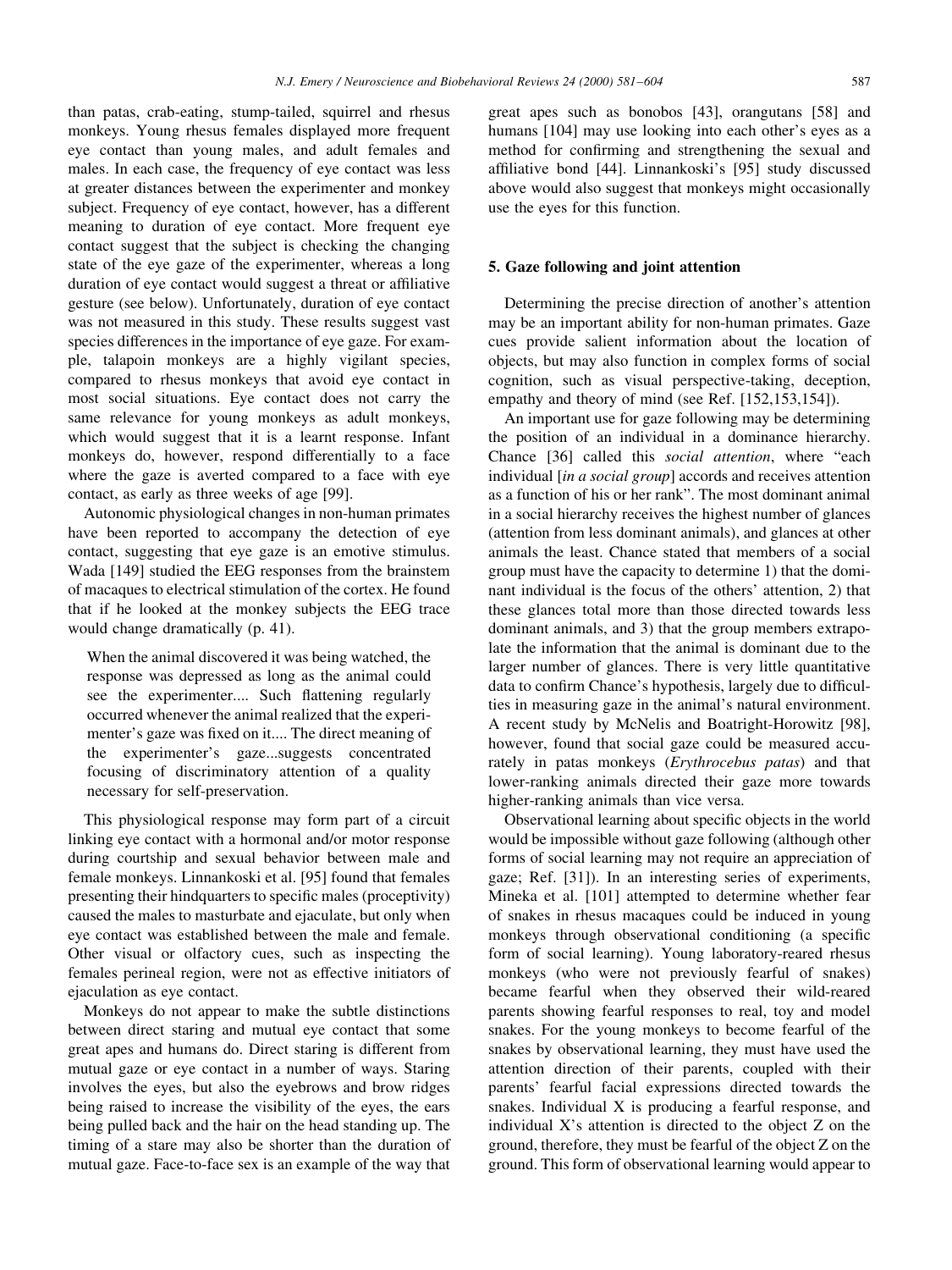require information about another's direction of attention and also so-called joint attention between the individual X following the direction of conspecific Y's attention onto object Z (an object of joint focus; see Fig. 2).

Shared attention differs from joint attention in a subtle way (Ref. [53,112], see also Fig. 2). However, in the literature the two terms are used interchangeably. Joint attention requires that two individuals  $(X \text{ and } Y)$  are attending to the same object (Z), based on one individual using the attention cues of the second individual. Shared attention, however, is a more complex form of communication that requires that individuals X and Y each have knowledge of the directions of the other individual's attention (or a method for checking that what the other individual is looking at is the same as what they are looking at). Baron-Cohen [9] proposed a modular system for theory of mind (see later) that develops in human infants, which contained components of the gaze communication system. The four modules were an Eye Direction Detector (EDD), an Intentionality Detector (ID), a Shared Attention Mechanism (SAM) and a Theory of Mind Mechanism (ToMM). The EDD module would represent gaze following and joint attention. Perrett and Emery [112], in a commentary to Baron-Cohen [9], proposed a Direction of Attention Detector (DAD) module for processing all potential attention cues (eyes, head or body) and a Mutual Attention Mechanism (MAM) used for detecting mutual gaze. Joint attention would only require activation of the EDD or DAD modules, whereas SAM would require activation of the EDD or DAD, and MAM modules.

Laboratory studies of gaze following and joint attention per se are limited to a small number of species. The ability to gaze follow has been demonstrated most successfully in human infants. The age at which an infant first follows another's gaze is controversial, ranging from 6 to 18 months of age [28,30,39,135]. These age differences may be due to differences in methodology (variation in angle of gaze, the use of an experimenter versus the infant's mother as a stimulus) or in the definitions for gaze the experimenters utilized (see above). Before 12 months old, human infants follow their mother's gaze, but do not direct their attention to the object of her attention. At around 12 months old, infants begin to follow their mother's gaze towards particular objects in their visual field, and at around 18 months old they can direct their attention to objects outside of their field of view (e.g. behind them; Ref. [27]).

Joint attention may be important for language learning in human infants [47,106,144], and human enculturated and language-trained bonobos [63] and parrots [111]. An early stage in language development is the process of associating a word (usually a noun) with the physical presence of an object, such as pronouncing ªappleº whilst attending to an apple. This stage of language learning is difficult to achieve without the ability to follow gaze onto (or pointing) at speci fic objects.

The clearest evidence for the ability to follow gaze in non-human primates comes from experimental work on

the great apes, in particular, studies with chimpanzees. Povinelli and Eddy [121,122,123,125] in their experiments concluded that chimpanzees can follow a human experimenter's gaze, but not use that information to learn about objects in the world or the ªmental stateº of the individual providing the gaze cues (see next section). Povinelli and Eddy trained chimpanzee subjects to enter a room, and respond for food from an experimenter by using a natural begging gesture (placing a hand in front of the experimenter for a food reward, this signified the end of a trial). Once trained to do this, the human experimenters performed specific attention sequences for the subjects. The three conditions were first eyes and head, where the experimenter shifted his head and eye gaze to behind and to the left or right of the subject. The second condition was similar to the first, but the experimenter only shifted the direction of his/ her eyes. The final condition was no change in attention. These three conditions were randomly assigned to test sessions and each session was rewarded. In the eyes and head condition, 50% of the trials (10 trials in each of 8 test sessions) elicited a gaze-following response from the subjects to the correct side, and in the eyes-only condition, 30% of the trials elicited a gaze-following response to the correct side. Povinelli and Eddy interpreted this as shared or joint attention on the part of the chimpanzee subjects.

In a further series of experiments, Povinelli and Eddy [123] obstructed the subjects' line of sight with an opaque shield. The experimenters used their head and eyes to look at an object out of sight of the subjects (on the same side as the experimenters behind the shield). Subjects could follow the experimenter's line of sight to the unseen object (i.e. the subjects would look at the point on the opaque barrier where the experimenter's line of sight hit the barrier). This ability may be important when trying to extrapolate information from other's attention, when the focus of attention is out of sight (such as a predator or food hidden in the undergrowth).

Tomasello, Hare and Agnetta [145] replicated Povinelli and Eddy's experiment with different types of barrier (gutter, board, different rooms and a wall). They attempted to determine whether the chimpanzees were using a simple rule to follow gaze (i.e. stop gaze following when an interesting object comes into the line of sight) or whether they could actually use the experimenter's gaze to determine geometrically what specific object the experimenter was looking at. They replicated Povinelli and Eddy's results (the subjects looked more around the barrier when the experimenters had done so, than when the experimenters looked in different directions). To further examine whether the chimpanzees' gaze following was at a low or high level, they provided an interesting distracter object for the experimenter to look at. The subjects were presented with three conditions. First, the experimenter looked at a target location on a wall. Second, the experimenter looked at an animate object (distracter) which was located close to him. Third, the experimenter looked at the target location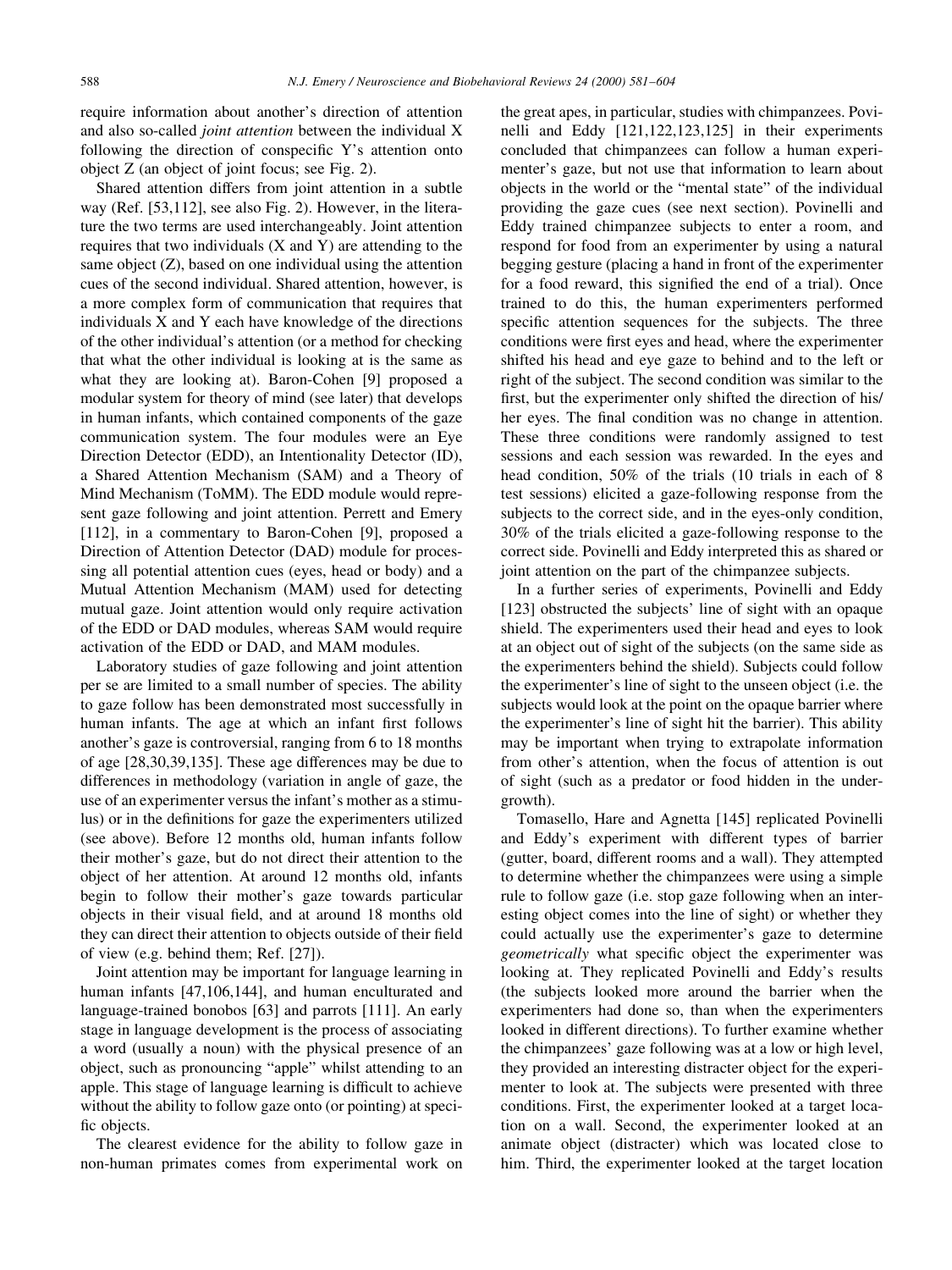whilst the distracter was in view. Tomasello et al. found that the subjects looked at the distracter object, but continued to follow the experimenter's gaze onto the target. This suggests that chimpanzees do not just reflexively follow gaze onto the first available object within view, but track another individual's gaze geometrically to specific locations and objects they attended to. Tomasello et al. suggest that this is the first study to show geometric gaze following in a non-human primate, however, see the arguments and similarities to these results below.

Other investigators have replicated the presence of gaze following in chimpanzees and have described an absence in Old and New World monkeys. Itakura [75] recently studied the ability of eleven species of prosimians, monkeys and apes to follow a human experimenter's gaze (eyes, head and pointing in a corresponding direction). Only the orangutan and chimpanzee subjects made greater than 70% correct responses, with the orangutan making 100% correct responses. This may be attributed to enculturation of the orangutan as has been suggested for chimpanzees [35]. The non-ape subjects (brown lemur, black lemur, squirrel monkey, brown capuchin, whiteface capuchin, stump-tailed macaque, rhesus macaque, pig-tailed macaque, and tonkean macaque) did not respond above chance level.

Anderson, Sallaberry, and Barbier [4] investigated the ability of three capuchin monkeys (Cebus apella) to utilize human attention cues to gain food rewards in a Wisconsin General Testing Apparatus (WGTA). Anderson, Montant, and Schmitt [3] also used the same paradigm with three rhesus macaques. Both studies used a forced choice scenario in which the monkey was allowed to choose one of two wells in the WGTA, one covering a food reward. A human experimenter would stand between and behind the two covered food wells and demonstrate attention to the baited food well using different cues; "pointing only", "gaze only" (which included both head and eye cues), and "gaze and pointing" (a combination of both these cues). None of the macaque or capuchin subjects could be trained to use the "gaze only" cues to guide choice of food well. Two subjects of each species could be trained to use either "pointing only" or "gaze and pointing". It is likely that the success with the "gaze and pointing" situation can be attributed to cues arising from pointing rather than the monitoring of gaze direction cues (local enhancement; learning the correct location of the food by using the proximity of the hand to the correct well).

Pettigrew, Forsyth, and Perrett [119], using a similar protocol (but without pointing), obtained equivalent results. Despite training  $(>100 \text{ trials})$  they found that four out of six rhesus monkeys failed to learn the rule that the head and gaze direction of a human experimenter predicted the location of food reward.

In a gaze paradigm similar to that of Anderson and colleagues [3,4], Itakura and Tanaka [77] found that chimpanzees, an enculturated orangutan and human infants  $(3-4$  years old) could all use gaze (head and eyes) cues (near and close to the baited food wells), pointing and glancing (eyes only directed towards the food wells) to chose the well baited with food. The responses of all subjects appeared to be spontaneous, not requiring learning. Povinelli and colleagues [120] have also used a similar paradigm to test chimpanzees. They found that the chimpanzee subjects could not determine which well was baited with food when using the experimenter's eyes only as a cue. When the experimenter's head and eyes were directed towards the baited well or slightly above the well, the subjects responded well above chance. The subjects could also follow active gaze (head and eyes, not eyes only), i.e. attention initially directed between the two wells then shifting gaze to the baited well. The negative glancing (eyes only) result reported by Povinelli et al. [120] could have differed from the positive glancing result in the Itakura and Tanaka [77] study due to the age, experimental experience and enculturation of the different groups of subjects.

Itakura and Anderson [76] reported successfully training one juvenile capuchin monkey to use the experimenter's head direction to choose between two presented objects. Peignot and Anderson [110] also found positive results when using captive lowland gorillas. All the subjects appeared to be able to use, pointing and/or head plus gaze cues to locate hidden food, but not use the "eyes alone" as a cue.

As an aside to a study of apes' understanding of intentional versus accidental actions, Call and Tomasello [32] described the failure of five chimpanzees and three orangutans to follow a human experimenter's gaze (it is not known whether eyes alone or head plus eyes were provided as cues) onto one of two baited boxes. The subjects did display an appreciation of intentional action versus accidental action, so it is possible that the subjects did not "trust" the gaze cues of certain experimenters. Also, the subjects results were pooled together and included an enculturated orangutan, which may have looked significantly at the box attended by the experimenter. Unfortunately, no individual data was presented.

Call et al. [33] replicated these experiments with chimpanzees, and found that they readily followed the experimenter's gaze to objects and locations out of their view. The subjects were also tested on their levels of gaze following when the type of occluder was manipulated. In the previous experiments, the experimenters knew the location of the hidden food, but could not see the food. Different abilities may be important for solving these different problems. When a bowl, which completely covered the food, was used, the chimpanzees could not use gaze to locate the food. When tubes or upturned boxes which allowed the experimenter, but not the subject, to see the food were used, the subjects could use gaze cues to locate the food. This suggested that the chimpanzee subjects could understand the physical properties of an occluder and that the experimenter could see the food, but they could not. The chimpanzees therefore appeared to understand that seeing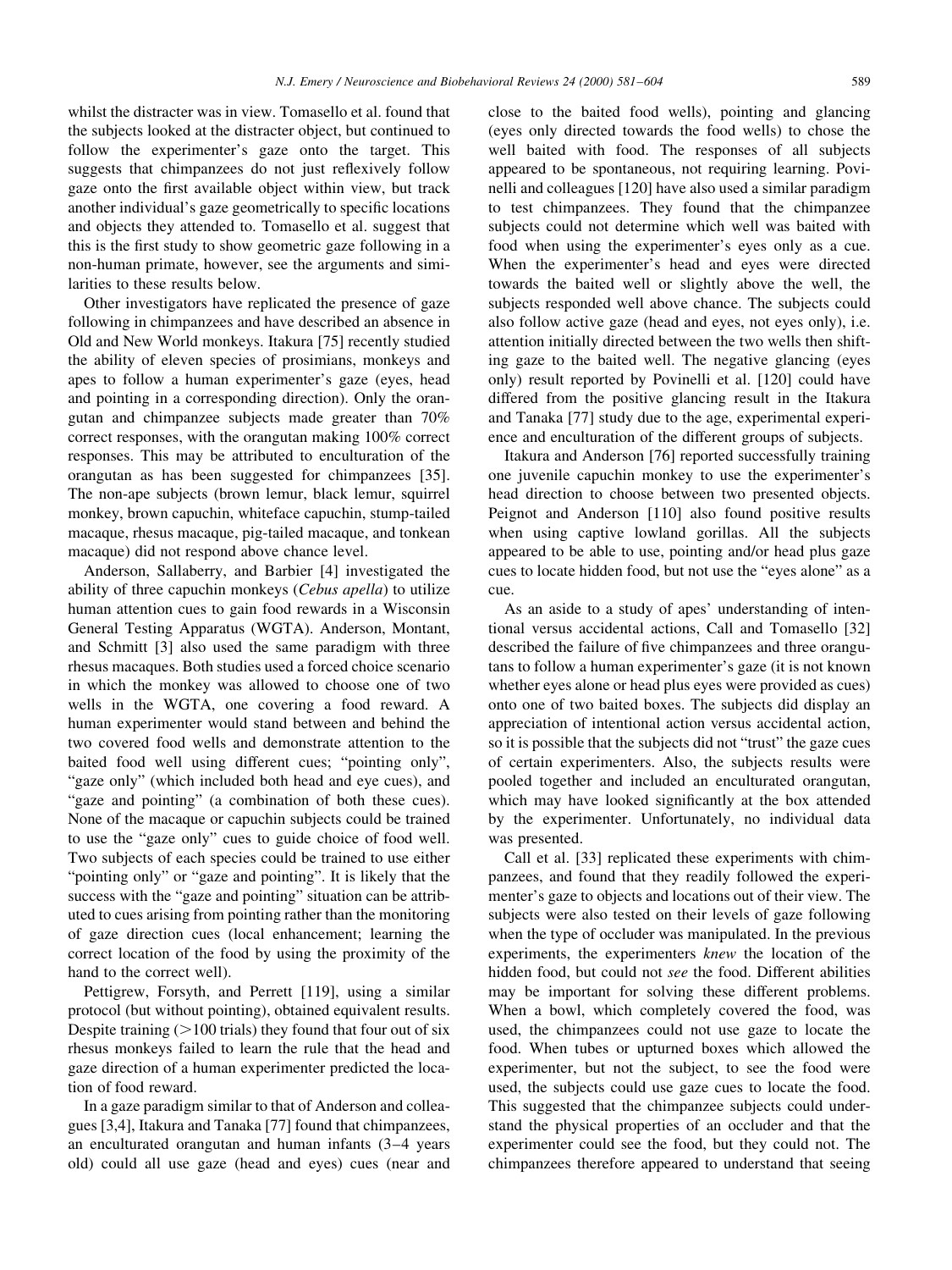

Fig. 2. Gaze direction provides a number of potential social cues which may be utilized by an individual to learn about the external (other individuals, objects, events, etc.) or internal (emotional and intentional) states. A. Mutual gaze is where the attention of individuals A and B is directed to one another. Averted gaze is where individual A is looking at B, but the focus of their attention is elsewhere. B. Gaze following is where individual A detects that B's gaze is not directed towards them, and follows the line of sight of B onto a point in space. C. Joint Attention is the same as Gaze Following except that there is a focus of attention (such as an object), so individuals A and B are looking at the same object. D. Shared Attention is a combination of Mutual Attention and Joint Attention, where the focus of individual A and B's attention is on the object of joint focus and each other (i.e. "I know you're looking at X, and you know that I'm looking at X"). E. Mental state attribution or theory of mind, probably uses a combination of the previous A-D attentional processes, and higher-order cognitive strategies (including experience and empathy) to determine that an individual is attending to a particular stimulus because they intend to do something with the object, or believe something about the object.

leads to knowing, but not that knowledge persists over time (i.e. the experimenter saw where the food was located, but not when it was covered). This result is surprising, as chimpanzees (and a number of other species) have a concept of object permanence [142]. Chimpanzees may have a concept of object permanence, but do not appear to attribute this concept to the minds of other individuals (see next section).

There are a number of potential reasons that New and Old World monkeys may have failed in these tasks. One is the use of human experimenters as demonstrators. In their natural habitat, if non-human primates can utilize others' gaze cues (as is suggested from field research); a more appropriate line of research would be to use conspecifics as stimuli. A second potential reason may be related to the use of operant tasks (using food rewards). Povinelli and Eddy [122,123] suggested that following another individual's gaze might be an automatic response and form part of a primitive orienting reflex (POR). This would be more adaptive than an evaluation system, especially when confronted with the possibility of attack from predators or losing a food or mating resource. The use of operant tasks to test for gaze following, therefore, would fail to test the presence of a POR compared to a more complex mechanism involved in social cognition (such as theory of mind). Monkeys may follow gaze, but do not learn how to use gaze during an operant task. This can be assessed by recording the natural, automatic behavioral responses of subjects (such as head and body turns, eye movements or facial expressions) in response to conspecific social stimuli.

Emery et al. [53] utilized both of these techniques (conspecifics as stimuli and eye movement recording) in an attempt to evaluate the naturalistic-type responses of rhesus monkey subjects to gaze stimuli. Briefly, the subjects were head restrained and presented with videotaped sequences of conspecific monkeys looking at a point in space, monkeys looking at two identical moving objects (created using video mirroring technology) or the two objects with no conspecific monkey present. The subjects consistently looked more at the region in space and the object attended to by the conspecific. In the trials where the conspecific was absent, the subjects looked equally at the two identical objects. The subjects were also utilizing the gaze cues from the conspecific and not making a random response, as the largest amount of time (and number of fixations) was directed towards the conspecific. These results suggest that rhesus monkeys can follow the gaze cues of other monkeys, and that this is an automatic POR which is unrelated to the attribution of mental state (X is looking at Y because of Z). If the subjects had continued looking at the previously attended object after the conspecific disappeared from the video display, this would have suggested that the subjects learned that one object was inherently more important than the other based on the behavior of the previously viewed conspecific. This may have been used to argue for a more complex role in mental state attribution.

It is unclear which cues the observer monkeys were using to direct their own attention, as body orientation, head direction and eye gaze direction were all available and all presented in congruent directions. Lorincz, Baker and Perrett [96] recorded the eye movements of monkeys to the presentation of slides of head and body cues in either comparable or conflicting directions (i.e. head left, body oriented right) to determine which cues the monkeys used to orient their own attention. They also presented the subjects with slides of heads only, with the head and eyes in either comparable or conflicting directions. They found that the observing subjects used the information from the head more readily than the body, and they also appeared to follow eye gaze cues when the demonstrator's head was oriented towards the observer monkey. This is therefore the first evidence for eye gaze following in a non-ape species. Although it is possible that that observers were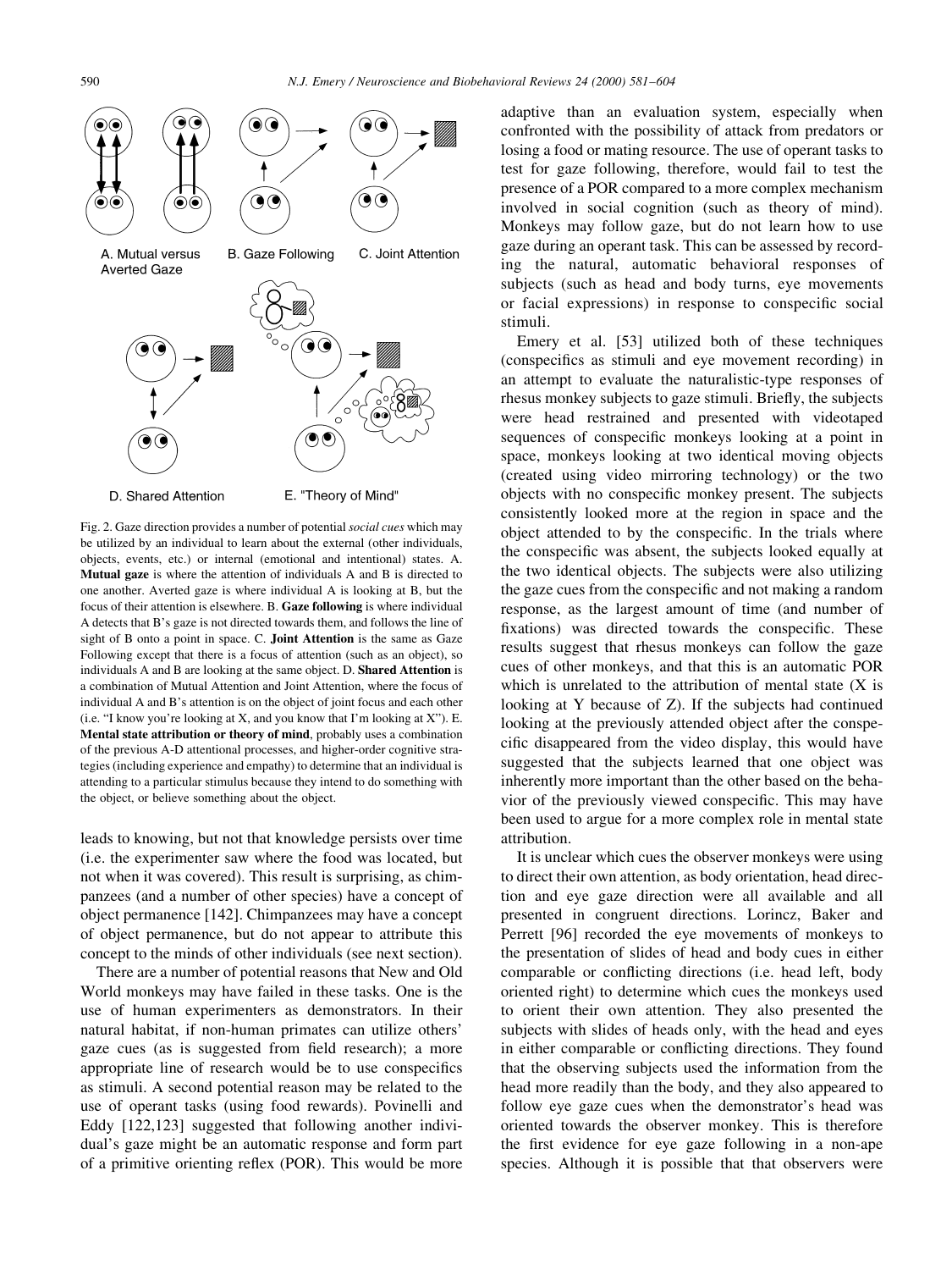averting their gaze from the demonstrator monkey, the direction in which they orient their own gaze is consistent with the gaze direction of the demonstrator. When the head and eye gaze were conflicting, however, the observers tended to follow head direction only.

In a study cited above [145], Tomasello and colleagues suggested that they had found the first evidence for geometric gaze following in a non-human primate. However, in the Emery et al. study [53], the monkeys observing the gaze cues of the monkeys on the video directed their own gaze to very specific locations on the video screen. When the demonstrator monkey only was present the subjects looked significantly more at the location in space in which the demonstrator was attending than elsewhere on screen (apart from the demonstrator monkey itself). A similar result was obtained when two objects were presented on screen. This may suggest that the observer monkey was not looking at the first interesting object of attention, as there was not a physical end-point to the demonstrator's gaze (i.e. no object), and was therefore directing its gaze geometrically. It remains to be tested whether monkeys can ignore distracter objects which are located closer to the target object, and not just presented on the opposite side of the screen.

Tomasello, Call and Hare [143] confirmed that some species of primates could follow the gaze of conspecifics. Tomasello et al. found that five species of non-human primate, rhesus, stumptailed and pigtailed macaques, sooty mangabeys and chimpanzees, could follow the gaze cues of conspecifics when semi-free-ranging in a large outdoor enclosure. The experimenter waited for two conspecifics to be proximal to one another, and then the experimenters would attempt to gain the first conspecific's attention by holding up some food. The experimenter would then record the second conspecific's (named the subject) behavior in relation to the gaze behavior of the first conspecific. The experimental trials were analyzed as either questionable or valid. The questionable trials were trials where the conspecific looked at the food, but the subject did not notice the conspecific's attention cue, but did look at the food. The valid trials were designated as trials where the subject looked at the conspecific (and hence gaze cues) and then looked at the food. In the control trials, the food was presented when only the conspecific was present. Tomasello and colleagues found that in all species tested, the subjects looked at the food on a highly significant number of valid trials  $(79-100\%)$ . Interestingly, the stumptailed macaque subjects responded 100% correctly (significantly better than chimpanzees). Stumptails may use gaze cues more often in affiliative gestures than other species. This may be due to the gentle, relaxed manner with which stumptailed macaques interact with conspecifics (such as alerting others to danger, Ref. [44]).

In a recent report, Anderson and Mitchell [5] reported that stumptailed macaques, but not black lemurs, could follow the head turn of a human experimenter from eye contact to a

point in space at an angle  $60-90^\circ$  from center. The authors do not describe how many sessions each subject received (average six trials per session) and present the results as absolute frequencies. The species differences therefore may be due to the number of times in which the subjects participated in the experiment, as there is some evidence that lesser mouse lemurs can respond to low level aspects of gaze (gaze aversion; Ref. [40]).

A sophisticated socio-cognitive ability may not be the exclusive pre-requisite for gaze following, or learning to use another's attention cues to locate a food reward. A number of recent studies have proposed that domestication may also effect gaze following abilities in dogs. Miklosi et al. [100] examined whether assistant dogs (for the blind) could utilize human attention cues (pointing, bowing, nodding, head turning and glancing) to find hidden food. Potential olfactory biases were removed by keeping the food reward wrapped in cloth, which would cover the testing bowls. As with the Anderson [3,4] studies, the experimenter was positioned between the two food receptacles and performed one of the attention cues towards one of the bowls when the subject was paying attention. The subjects responded to the pointing cues immediately, and learnt to utilize the other cues over training. Only one of the assistant dogs learned to use the glancing cue by the end of training.

These results were replicated whilst pet dogs were tested in their owners' homes with their owners providing the cues. The performance was slightly better than the assistant dogs for all the cues. When the experiment was replicated with the experimenter providing the cues, the dogs showed the same level of performance. Dogs can also appear to utilize conspecific cues to locate food. Hare and Tomasello [66] studied the response of dogs to either local enhancement cues (i.e. proximity to the food as a cue) or gaze, body orientation and pointing cues simultaneously, provided by either humans or conspecifics. For the ten subjects tested, 8/ 10 made the correct food choice when provided with human-local enhancement cues; 5/10 made the correct choice when provided with human-gaze and point cues; 6/ 10 made the correct choice when provided with dog-local enhancement cues and 4/10 made the correct choice when provide with dog-gaze and point cues. Dogs may be able to use conspecific cues as a throwback to their evolutionary history as pack hunters. Hunting as part of a group requires a degree of cooperation, which may rely on gaze or body orientation monitoring [66].

It appears therefore that monkeys, apes (chimpanzees, orangutans and gorillas) and dogs can follow another individual's gaze, and that this ability is enhanced when the gaze demonstrator is a conspecific. There is also evidence that apes, and to a lesser extent monkeys, can follow gaze to specific locations and objects in space and that gaze following may be more than reflexive and provide information about an animal's behavioral (and possibly mental) intentions. This is discussed in the following section.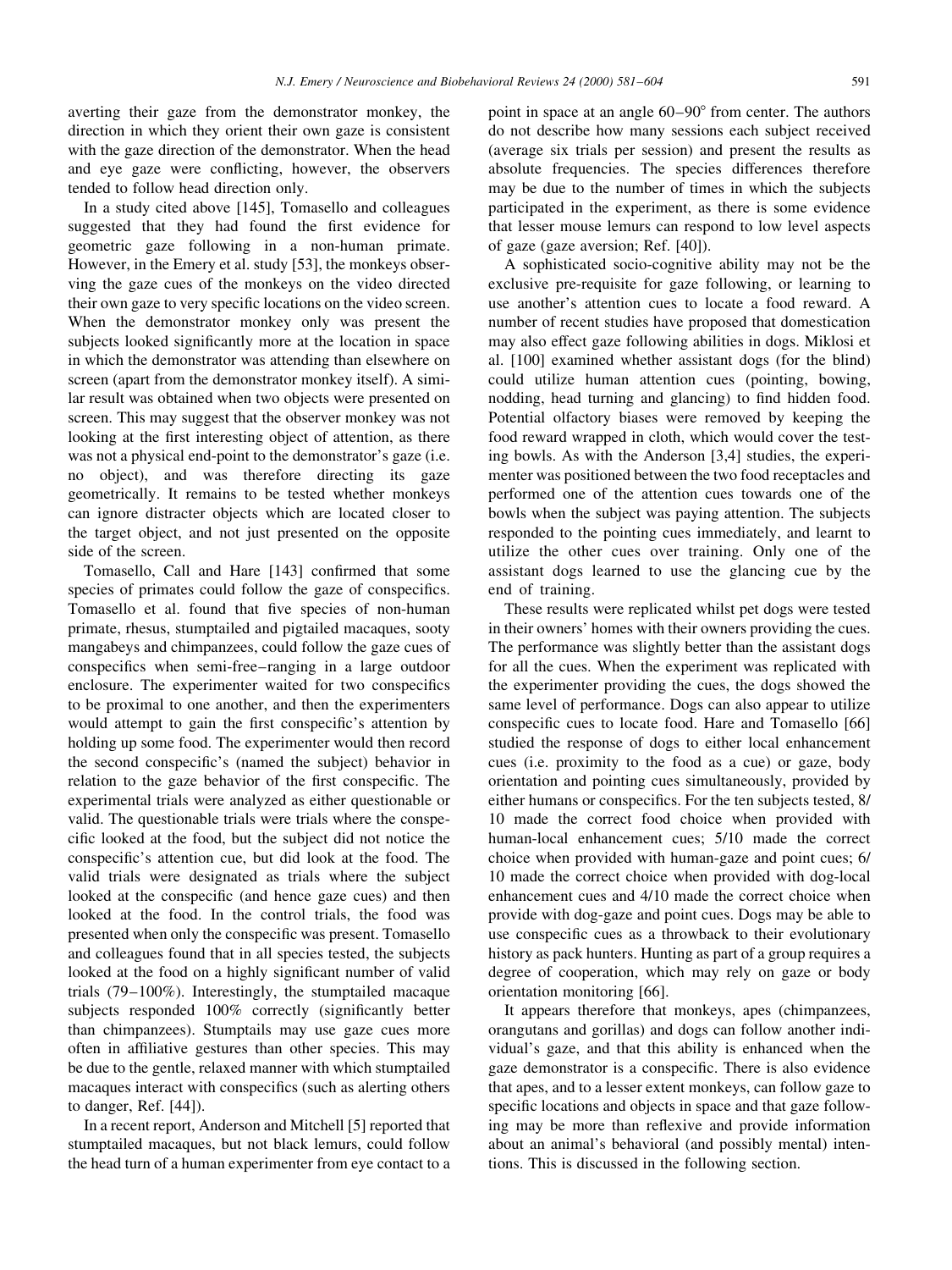#### 6. Gaze and social attention as indicators of mental state

This section evaluates the role that analyzing another's gaze (eye position, or head and body view) may play in assessing what their intentions; dispositions and beliefs are (see Fig. 2). Non-human primates, however, may not be able to infer another's intentions from the presence or direction of their eyes. The eyes may only be used to communicate another's emotional state (such as anger displayed as a threat; Section 4), or to communicate the presence of objects within the immediate environment (Section 5).

There are many instances in the primate literature which suggest that some primates may use gaze to convey information about their intentions, not just of emotions or referring to objects, events or individuals in the environment. Primates may utilize gaze following for soliciting help from conspecifics when challenged by or challenging other group members. Soliciting for assistance or an invitation to co-operate against a third party has been described for baboons [87,109,150] and vervets [38]. Vervet monkeys use quick, furtive glances between an aggressor and a potential helper to gain support from the potential helper. The aggressive monkey needs to be attended to, both by the monkey soliciting help and the potential helper. The helper may then determine the intentions of the soliciting monkey. The object of attention needs to be known to a high degree of accuracy in possibly volatile situations. Soliciting has been described for Papio anubis (olive baboons) as (Ref. [109], p. 441):

A triadic interaction in which one individual, the enlisting animal, repeatedly and rapidly turns his head from a second individual, the solicited animal, towards a third individual (opponent), while continuously threatening the third.

Some individuals, during complex behavioral interactions, may utilize the knowledge that other monkeys and apes automatically follow gaze (see previous section). In a database of naturally occurring instances of primate tactical deception, Whiten and Byrne [155] describe an anecdote where they observed a young baboon apparently using gaze direction cues in a possibly deceptive communicative role. Baboons and vervets usually stare and make calls at predators in the distance [38,155]. In the following anecdote, the subadult male, ME, appeared to use this information to his advantage (Ref. [155], p. 237).

Subadult male ME attacks one of the young juveniles who screams. Adult male HL and several other adults run over the hill into view, giving aggressive pantgrunt calls; ME seeing them coming, stands on hindlegs and stares into the distance across the valley. HL and the other newcomers stop and look in this direction; they do not threaten or attack ME.

Whiten and Byrne suggested that subadult male ME

learned that his own attention was a salient cue, which could be used to deter others from chasing him. In this example, a predator (or other interesting object) was not within the field of view (or the object of ME's attention). Attention appeared to be an automatically interesting cue, which was distinguishable enough to disrupt the actions of the pursuing animals. Whiten and Byrne [155,156] discuss many instances where an individual manipulates another's use of attention cues, as a form of deception.

How non-human primates use gaze in intentional communication, and understand the meaning behind this volitional use, has only started to be tested experimentally. One recent study has highlighted one aspect of this use. One gorilla has been shown to successfully use her gaze to refer to objects and to direct humans' attention to objects and the gorilla's behavior [61,62]. Gomez tested an infant gorilla with a problem (similar to one of Kohler's problem-solving experiments with chimpanzees; Ref. [86]) in which it had to get out of a locked room using particular tools. Gomez found that the gorilla not only used conventional objects to solve the problem, but also used the experimenter as a social object or agent.

An infant gorilla was placed into a locked room with a latch to lock the door (out of reach of the gorilla), a box high enough to reach the latch and a human experimenter. The infant gorilla used four different strategies to attempt to reach the latch. First, the gorilla dragged the box under the latch and climbed onto the box. Second, the subject dragged the experimenter under the latch, to climb on the experimenter and reach the latch. Third, the gorilla gently led the human experimenter to the door while looking between the experimenter's eyes and the latch (the goal, or object of attention). Finally, the gorilla would look between the experimenter's eyes and the latch without leading the experimenter [61]. By looking at the eyes and face of the experimenter, the gorilla could be said to be directing the attention of the experimenter to the focus of the gorilla's own attention, namely the latch. This may be similar to the baboons described earlier that solicited help by looking continuously between the goal of their attention (an opponent) and a solicited helper [109]. The gorilla may have been checking to see that the experimenter was still attending to the latch and to their actions. The gorilla also appeared to use eye contact to monitor if the human was attending to the gorilla's request which the experimenter acted upon [61].

Chimpanzees have also been described as attempting to influence the behavior of a human caregiver using their eyes (i.e. providing evidence they understand that mental states can be communicated between individuals using gaze). Leavens et al. [91] evaluated the responses of a captive male chimpanzee who alternated his gaze between dropped food (during a matching-to-sample experiment; MTS) and an experimenter. An initial observation of this behavior led the experimenters to videotape the face and body gestures of the chimpanzee during each MTS experiment to determine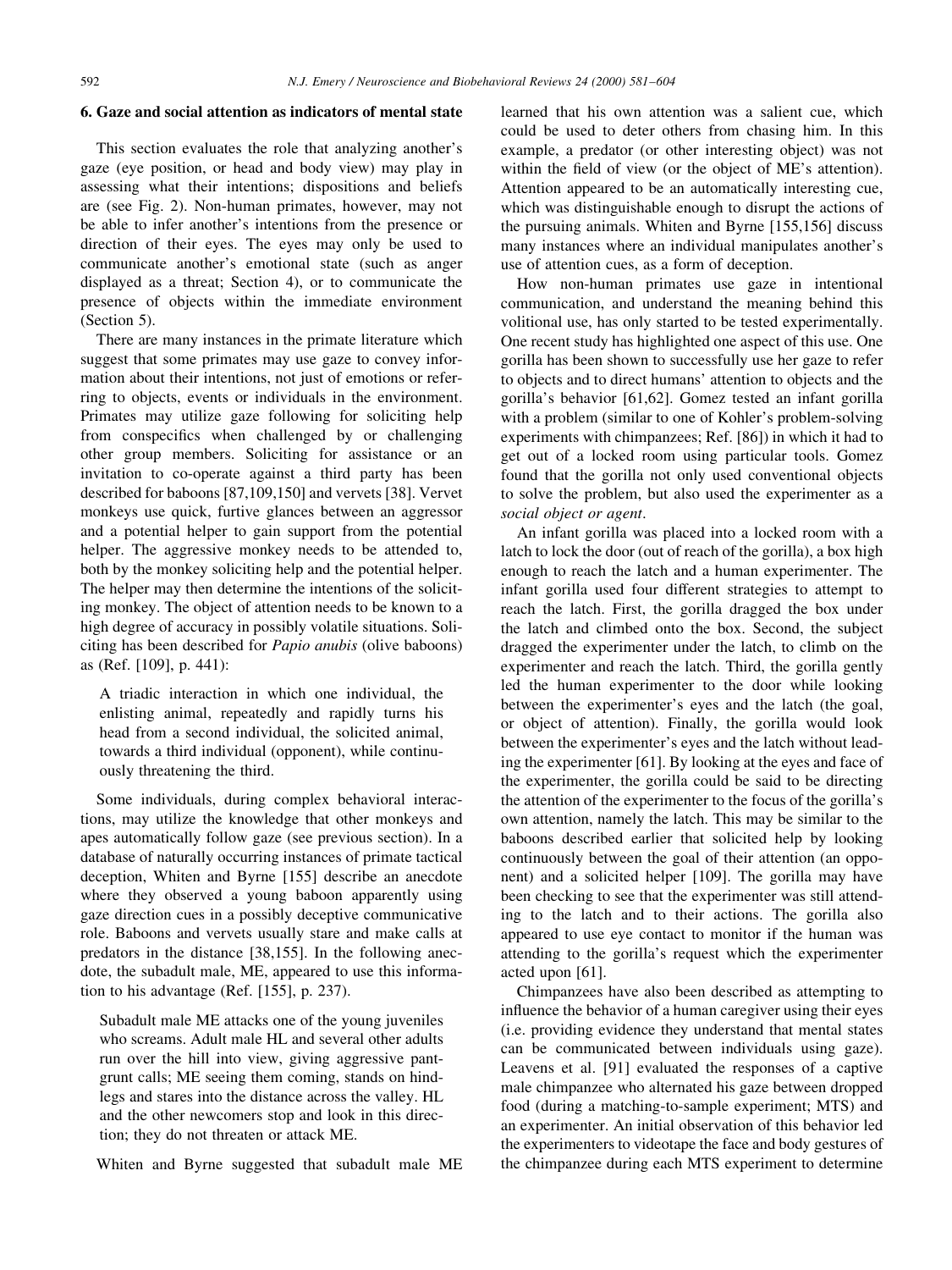whether the chimpanzee was using gaze alternation and/or pointing to direct the experimenters attention to the dropped food. The chimpanzee's behavior was recorded when the experimenter was either present or not present in the room. Analysis of the videotapes over many years showed that the subject appeared to use gaze alternation during 76% of instances in which food was dropped.

Both the Gomez [61] and Leavens [91] studies can be interpreted in ways that do not rely on mental state attribution. Many pet owners discuss the ability of cats and dogs to look at the location of a food source or the door to outside, then back to the pet owner, then back to the food or the door (Emery, personal observations). This behavior is usually associated with vocalizations. Although this behavior is identical to that described above for chimpanzees and gorillas, the domesticated pets would not be described as intentionally communicating with their owners. The pets are likely to have been looking at the location of the food or outside at an earlier occasion, and vocalizing because of motivation to gain the food or entry to outside. The pet owner happened to initiate the required action (get food or open the door) independent of the intentions of the cat or dog. The pet, therefore, learnt through association that looking and vocalizing at an object of interest leads to access to that resource by the actions of the owner.

Distinguishing another individual's visual perspective from one's own is thought to be an important step in interpreting their intentions and thoughts about the world. Kummer et al. [88] attempted to train long-tailed macaques (Macaca fascicularis) to take a juice reward, only if a human experimenter was not in a position to observe them taking the reward. The experimenters threatened the monkeys if the monkeys took the reward whilst in their view. The subjects, however, behaved equivalently, drinking juice reward out of sight of the experimenter (hidden behind an occluder), or in front of the experimenter in view. Kummer and colleagues interpreted this as a lack of perspective taking or a lack of "experiencing" another's visual perception.

In an extensive series of experiments, Povinelli & Eddy [124] tested chimpanzees' abilities to choose between an experimenter who can see (and therefore has some knowledge of an event) and an experimenter who cannot see (and therefore does not have the same knowledge). The chimpanzees were trained to make a begging gesture to receive a food reward. The subjects were then presented with a choice of two experimenters: one for whom the eyes were open or free from occlusion, and a second experimenter for whom the eyes were covered with different objects, such as blindfolds, buckets, tinted goggles. The subjects could not differentiate between the experimenters when their eyes were covered (i.e. did not consistently make begging gestures towards the experimenter with the uncovered eyes). When the whole head was covered, however, the subjects made the correct discrimination. The chimpanzee subjects (all juveniles) could not make the inference that seeing (when using

the eyes) leads to knowing about an event (begging gesture), but could when using the head as a cue. This series of experiments has lead Povinelli and Eddy to state that chimpanzees may use a sophisticated level of gaze following (that is probably more sophisticated than that used by macaques; Ref. [53]), but that their use of gaze is not within a mentalistic framework (i.e. they do not have a concept of another individual's mind from gaze cues).

Povinelli and colleagues have recently replicated and expanded these experiments [128] to determine whether the chimpanzee subjects' lack of sophisticated visual perspective-taking in the Povinelli and Eddy [124] study was due to developmental time-course (i.e. the subjects were not old enough to appreciate gaze as a mental event, "seeing"). They found that there was no difference in performance between five and nine years of age, suggesting that chimpanzees do not process another individual's gaze within a mentalistic framework (or at least with respects to this experimental design). Theall and Povinelli [140] also provided evidence that the chimpanzees did not respond preferentially to the experimenter who could see them gesturing, which was not because of the artificial begging response used to evaluate their performance. This was achieved by recording the vocalizations and tactile gestures directed towards each of the experimenters. There was no difference in the number of non-begging gestures directed to the experimenters independent of whether the experimenter was attentive (eyes open and head directed towards the subject) or inattentive (eyes closed or above the subjects).

Santos and Hauser [132] recently utilized a technique often employed in studies of pre-linguistic infants (the expectancy violation paradigm) to determine whether a New World monkey, cotton-top tamarins (Saguinus oedipus oedipus), could predict the behavior of a human experimenter based on their gaze cues (head plus eyes or eyes alone). Santos and Hauser presented the tamarins with either an expected or an unexpected event, based on the intention to act related to gaze experience (i.e. an individual gazes at an object he/she intends to interact with, and subsequent actions will be with the attended object, not an unattended object). In the expected trials, the experimenter looked (either with the head plus eyes or the eyes alone) at one of two novel, interesting objects (children's toys), then they reached for the same toy that they were attending to. In the unexpected trials, the experimenter looked at the previously unattended toy, and then reached for the unattended toy. Santos and Hauser reasoned that if the subjects were linking seeing with intentional action, a violation of this expectation (i.e. reaching for the unattended object) would produce longer looking times. They found that this was true when the experimenter looked at the object using head plus eyes, but not the eyes alone. This result may suggest that tamarins can predict another individual's behavior based on their attention, however, there are some difficulties with this technique.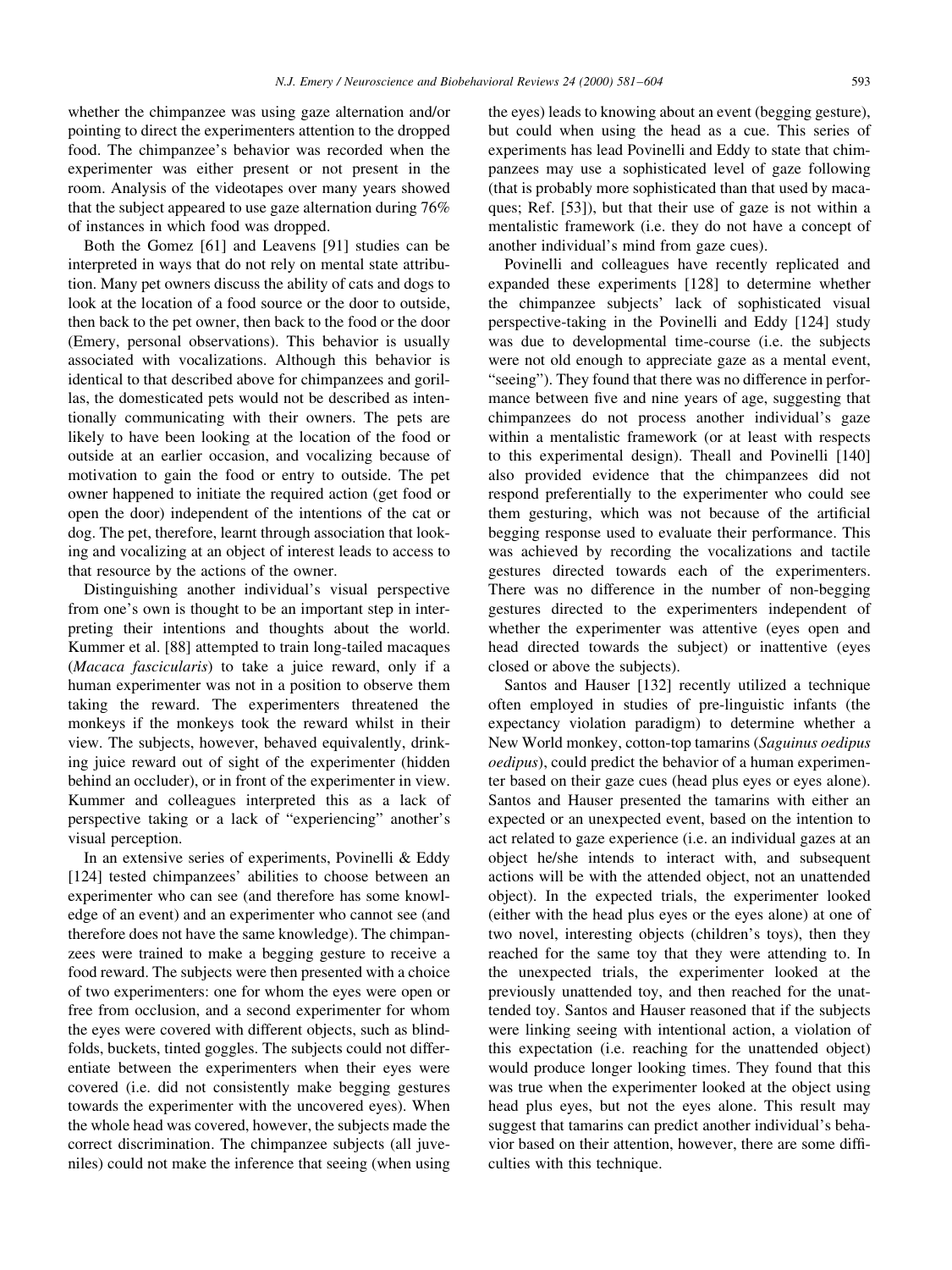Looking time does not always correlate with interest in an object. Emery et al. [53] found that duration of looking in their study was not significant, however number of inspections (fixations) was significant. A highly vigilant species may be more likely to change their gaze than direct their gaze for long lengths of time onto one area or object. It is also possible that the tamarins were using a simple rule, and that this rule was violated in the unexpected trials (direct gaze at object  $A \rightarrow$  reach [use of specific motor pattern] for object A). This was indeed possible, as the subjects received three identical familiarization trials (expected sequence of behavior) with one of the objects before the test trials. As there was no evidence that the subjects used the experimenter's eyes as a cue, this would also suggest that the tamarins were not attributing mental states to the experimenter (intention to reach for a specific object).

The experiments described above suggest that some apes (and possibly some monkeys) may process another's gaze within a behaviorist framework, but not within a framework which requires a more cognitively based system of mental state attribution (which probably requires some rudimentary language skills). A behaviorist interpretation would state that non-human primates respond to attention cues in terms of reward, and learning about stimulus-response relationships [151]. For example, "X follows the gaze of Y as X has learnt that nutritious fruit attracts  $Y$ 's gaze".  $X$  will be rewarded (i.e. will have access to fruit) if X responds appropriately after observing Y's gaze. This does suggest a level of explicit knowledge of the outcome of another individual's actions and behavioral responses.

Purposive behavior interpretations of the above experiments require that the monkeys and apes understand that other individuals of their own or other species perform acts within an intentional framework (or with a final goal in mind). A leopard hunts monkeys because it has to eat; a chimpanzee looks at a patch of fruit because he intends to eat the fruit, etc. Difficulties in interpretation arise, not just when suggesting that others have purpose in their behavior, but also when suggesting those individuals can interpret and understand another's purpose from individual behavior patterns.

The anecdotal and observational studies described above of monkeys in their natural habitat, and experimental studies of apes in the laboratory, suggest that they may understand the social significance of gaze and social attention cues of other individuals. Studies of monkeys performed in the laboratory, however, suggest a potential dichotomy between the abilities of monkeys and apes in utilizing gaze cues as a means for interpreting another individual's future behavior, in relation to objects. Although the evidence is not entirely convincing, chimpanzees, orangutans and to a lesser extent, gorillas, appear to use direction of attention cues to interpret something about another individual's intentions (as related to objects in the world). There is no evidence that monkeys in the laboratory use gaze cues for this purpose (and the positive evidence provided by anecdotes could be interpreted in other ways). This dichotomy may have arisen because the gaze cues presented in the monkey's natural environment would have been provided by conspecifics, and particularly by familiar or related conspecifics (see arguments for monkey gaze following in previous section). In the ape experiments, familiar human experimenters provided the attention cues. (This also explains the positive results for enculturated apes, Ref. [142].) Apes with experience of human experimenters (and particularly enculturated apes [142]), but not wild apes, may have the ability to use non-ape gaze cues (such as provided by humans). Wild monkeys and apes may only utilize conspecific attention direction cues. One potential experiment to test this would be to provide laboratory apes with gaze cues from other primate species (either other apes or monkeys) and test their ability to utilize these cues within a mentalistic framework.

There is very little evidence that any non-human primate can use another individual's gaze cues to evaluate and predict their intentions within a more complex mentalistic framework. This lack of a theory of mind may be due to an absence of language, consciousness or a sense of self in nonhuman primates [69]. The evidence for the use of gaze cues in humans is much stronger, and will be discussed in Section 7.3.

#### 7. Neurobiology and psychopathology of social gaze

#### 7.1. Neurons responsive to head and gaze direction

The rhesus monkey brain contains neurons that respond preferentially to the sight of human or monkey faces  $[22,46,117]$ . An important first step in social interaction is recognizing a conspecific. Cells with responses selective for faces over other objects have been found in the upper and lower banks and the fundus of the anterior superior temporal sulcus (STS, see Fig. 3). This region contains cells that respond to polymodal stimuli (visual, auditory and tactile, Ref. [22]). Perrett et al. [117] recorded from cells in the fundus of the STS (Fig. 3) and found that the responses of face selective neurons were not affected by transformations of the face (changing color, size, vertical orientation). Scrambling the features of the face, however, did reduce the cells' responses, suggesting specificity in the cells' response to facial stimuli. Dividing the face into its component parts (eyes, nose, mouth, etc.) and presenting the separate parts alone also reduced the response of some cells from the initially strong response to the whole face. Some cells, however, responded equally well when the eyes or the mouth region were presented alone.

Rotating the face horizontally away from the front view changes the response of a number of cells. Therefore, the presence of the eyes and a specific head view are important for the responses of a number of cells. For example, one cell displayed an increased response when a face was presented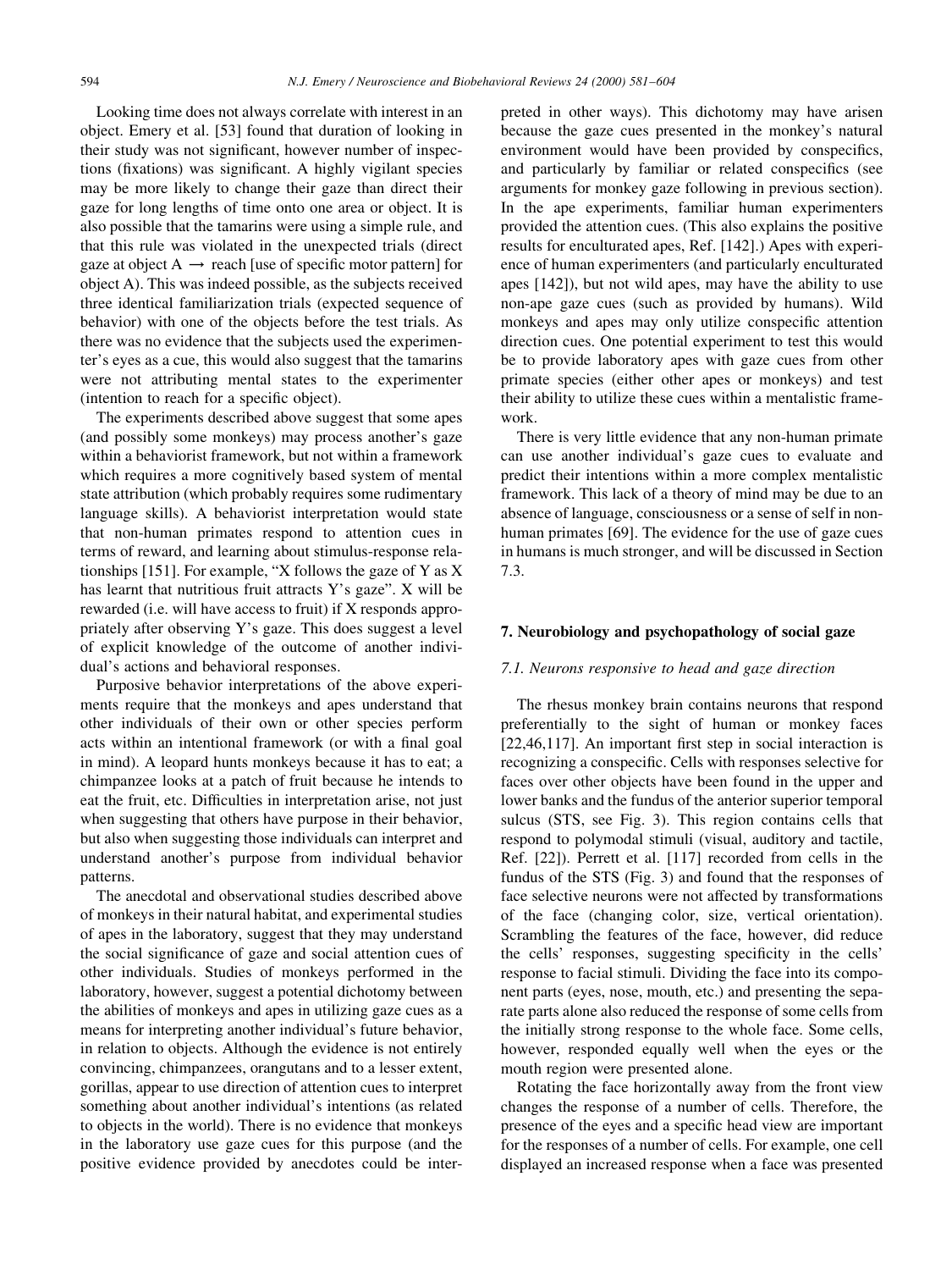in profile. Perrett et al. [118] found that changing head view (horizontal orientation) had a dramatic effect on the responses of face responsive neurons. Some cells were tuned to the face, with a gradual decline in neural response with increasing horizontal rotation from the front view of the face (example of a narrow tuning curve). Other cells produced opposite responses, where the cell was preferentially responsive to a profile (e.g. left profile) with a decline in response as the head was rotated towards the face view.

Perrett et al. [114,116] found that neurons responding to all views of the head (broad-tuned, object-centered neurons) were rare, whereas cells responding to specific views of the head (narrow-tuned, viewer-centered cells) were numerous in the anterior STS. A number of viewer-centered cells were responsive to specific views which were not one of the four characteristic views (face, back, left and right profiles). This suggested to Perrett et al. [116] that the function of these neurons (and neurons with responses selective for one of the four characteristic views) may be to determine the direction of another's attention, as these cells were superfluous to requirements for recognizing faces as a distinct class of objects, or for recognizing individual faces.

The breadth of tuning exhibited by some viewer-centered neurons would not explain cell responses to vertical head elevation. Perrett et al. [118] found that a number of cells were unresponsive to changes in horizontal orientations of the head (rotation), but were affected by vertical elevation. For example, a cell responded to all frontal horizontal views, but only when the head was directed upwards. The cell had the same response to front head view directed upwards, as it did to head right profile directed upwards [54]. Other cells were dependent on the view and elevation of the head. For example, a cell responded more strongly when the front head view was directed upwards, compared to the front head view directed downwards [54].

Perrett et al. [114] reported the activity of a cell responsive to attention down. The cell was responsive when the head was directed down, the eyes were directed down or the head and body posture (quadrupedal) was directed downwards. Changing the elevation of the eyes in relation to the head (e.g. eyes directed towards the viewer, head downwards) and the head in relation to the body (e.g. head directed at the viewer, but body posture downwards) changed the direction of attention. Head elevation, therefore, is also an important indicator of attention direction. For example, attention to the left (horizontal, level head) is different to attention up and left or attention down and left.

Eye gaze was also found to be important. Sixty-four percent of cells selective for the face and profile were also dependent on the position of the eyes [113,118]. The majority of cells preferred that the head and eyes were presented in compatible directions with respect to the viewer, such as head left with eyes left. Some cells were selective for eye position independent of the head view. For example, the response to head left and eyes facing viewer would be the same as head and eyes facing the viewer, or head right and

eyes facing the viewer. Eye gaze dependent cells often do not require the presence of the rest of the head to respond [158]. Other cells were only responsive when the eyes were averted from the viewer. As discussed earlier, direct eye contact is a threatening gesture for some non-human primates. These selectively responsive neurons may form part of a dedicated neural system for distinguishing threats from non-threats. Some cells responsive to the face, however, were insensitive to the position of the eyes; i.e. there was no difference in response between eye contact and eyes averted.

It is possible that if the eyes become occluded from view (for example, under poor lighting conditions or occlusion), information from the head becomes more important. In a similar manner, cells responsive to information provided by the body become important if the head is occluded from view. Body orientation is used as a cue for spatial direction (the direction another individual is moving to), especially by hamadryas baboons during their daily marches in search for food and water [136]. A quadrupedal stance is less ambiguous in providing information of attention direction than an upright posture, and may negate the need to use subtler forms of attention cues, such as eye gaze in some animals (see earlier). Neurons in anterior STS have been found which respond to specific views of bodies and body parts in isolation [148]. Perrett et al. [114] proposed that the information provided by eyes/face/body sensitive neurons was part of a processing hierarchy (for attention direction or social attention).

Emery [51] recorded from single units in the anterior STS (STPa) and tested the response of head direction specific neurons (such as responsive only to left profile) when an object of focus was also present (see Fig. 4). The cells were tested in response to the head alone, the head looking at the object, the head looking away from the object, the head looking at the object, but with a different, non-selective orientation (such as right profile), and the object alone. None of the cells tested  $(n = 4)$  were responsive selectively to the head looking at the object (i.e. the cells responded equally to the head alone, and the head looking at the object). This suggests that either the number of cells tested was insufficient or that a different brain region may code for this sophisticated level of gaze processing (joint attention), such as the amygdala. A number of neurons within this brain area respond to another's body movements (walking or reaching) in relation to objects [51,113]. Motion in relation to an object may provide a more salient cue for neural response, compared to the ambiguous relationship between two static objects (head and object).

Neurophysiological responses to eye gaze have also been found in other regions of the macaque brain. Brothers [20,21] recorded from single cells in the amygdala (accessory basal, lateral basal, medial basal, cortical and central nuclei) and the perirhinal/entorhinal cortex. Brothers found two cells which were responsive when a videotaped stimulus of a stump-tailed macaque looked directly into the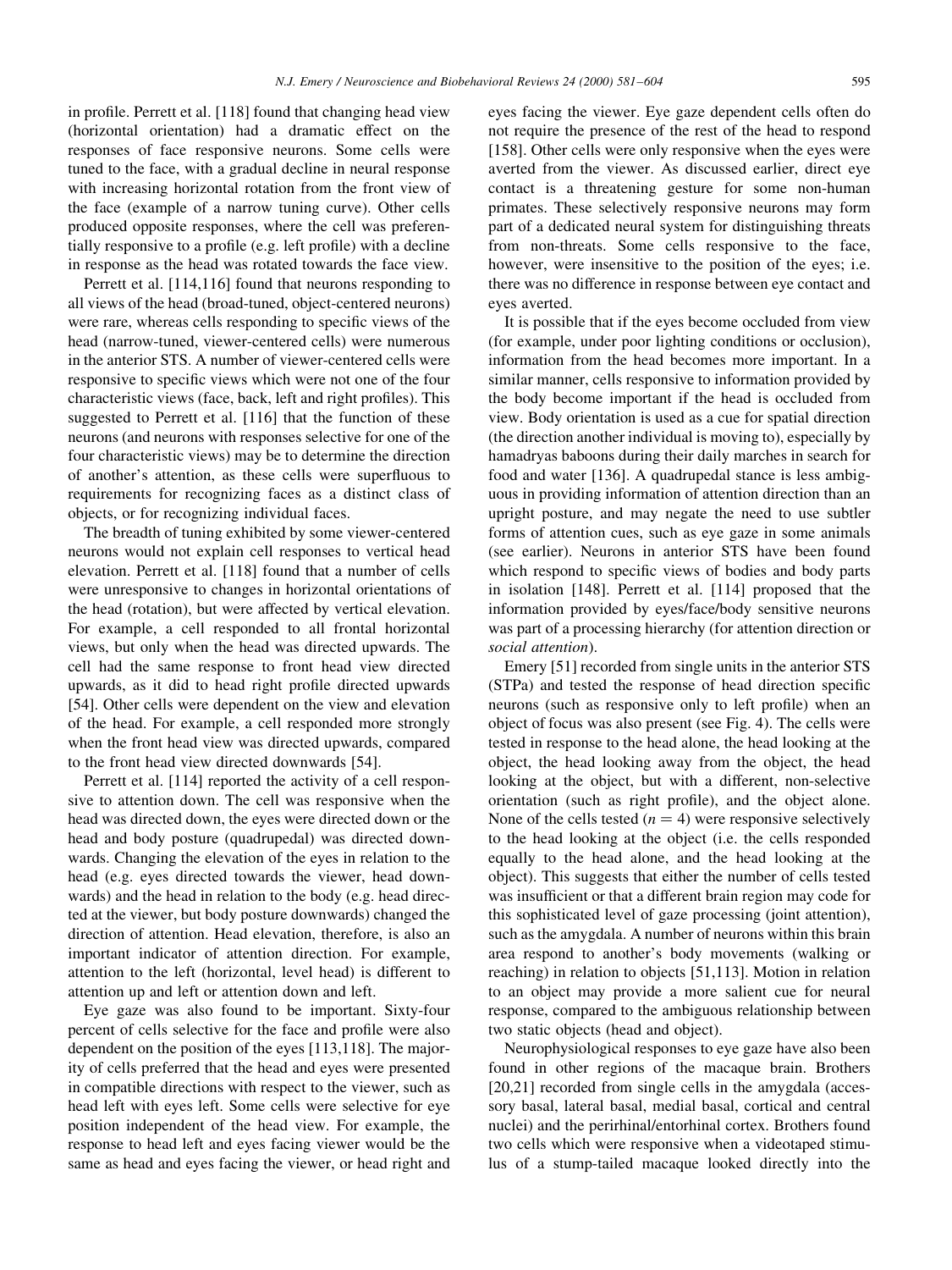camera (i.e. eyes directed towards the viewer), but not when the stimulus monkey averted gaze away from the viewer. The response of these neurons was not analyzed further, but may function in emotive responses to eye contact, as suggested earlier.

Electrophysiological methods have also been employed in humans to determine responses to eye gaze. Bentin et al. [17] recorded event related brain potential (ERP) responses from the lateral temporal scalp of normal subjects and found larger responses to isolated eyes compared to full faces. This contrasts to ERP recordings made directly from electrodes over the fusiform gyrus (ventral temporal lobe) which displayed larger responses to full faces, compared to isolated eyes  $[2]$ . The face-specific N170 component of an ERP is larger to the eyes presented alone than to the entire face [17]. Eimer [50], however, tested whether the N170 was dependent on the presence of the eyes in faces, and found no affect on the amplitude of the N170 component; but there was a delay in response to faces without the eyes present. The eyes therefore appear to be as salient a cue for humans as monkeys; however the specific electrophysiological base for these responses requires further investigation.

Neuroimaging studies in normal human subjects have also highlighted a role for the STS and amygdala in gaze processing. Puce and colleagues [127], using functional magnetic resonance imaging (fMRI), found significant activation in the posterior STS to faces in which the eyes or mouths were moving, but not to other moving facial parts (such as facial muscles in the cheeks) and not to other moving stimuli. Wicker and colleagues [157], using an alternative neuroimaging technique (positron emission tomography; PET), found significant activation to mutual and averted gaze in the fusiform gyrus (which also is activated in response to the whole faces; Ref. [126]), right parietal lobe, right inferior temporal gyrus, and the middle temporal gyrus.

Hoffman and Haxby [72] utilized fMRI to determine whether the invariant (permanent and semi-permanent) aspects of a face, such as identity (but this would also include gender, race, age) were processed in different parts of the brain from the changeable (moveable) aspects of a face, such as expression and eye gaze. They found significant activation in the lateral fusiform gyrus to facial identity (see also Ref.  $[126]$ ), and significant activation in the STS to eye gaze. They also found significant activation in response to eye gaze in the intrapartietal sulcus (parietal cortex). Gaze following, rather than detection of the eyes as a facial component, may depend on the connectivity of the STS with the intraparietal sulcus, as the geometric location of objects determined from the direction of eye gaze should require a sophisticated spatial cognition system. There is some evidence for this in the monkey, as neurons responsive to eye gaze in the STS connect reciprocally with neurons in the intraparietal sulcus [67].

The amygdala has also been implicated in gaze processing in humans. Kawashima and colleagues [82] found significant activation in the amygdala using PET, during a gaze discrimination task (eye contact versus no eye contact). The activation was lateralized to the left amygdala during both the eye contact and no eye-contact conditions, and to the right amygdala during the eye-contact condition. This may not indicate that the amygdala is essential for the discrimination of eye gaze per se, but that eye contact is an emotional stimulus, important enough to activate the amygdala.

#### 7.2. Neuropsychology of gaze perception

Further evidence suggests that the STS, amygdala and possibly orbitofrontal cortex form part of a system coding the direction of another's visual attention (eye gaze direction, not just gaze away or towards a viewer) and the object of another's focus. Campbell et al. [34] and Heywood and Cowey [70] lesioned the STS (specifically the STPa) after testing the limits of eye gaze discrimination in rhesus monkeys. Pre-operatively, the monkeys had to perform a two-choice picture task and to choose the picture with the eyes averted. Differing degrees of eye gaze displacement (head center view), from eye gaze aversion to eye contact, were presented  $(5, 10 \text{ or } 20^{\circ}$  deviation from center view). The eyes and head were varied independently (e.g. head view  $20^{\circ}$  from center, eyes  $10^{\circ}$  from center), to determine whether the monkeys were using eye gaze rather than head position as a discriminative cue. Before surgery, the monkeys were extremely good (75-90% correct) at discriminations of gaze directions,  $10$  and  $20^{\circ}$  from center, but poor (chance) at  $5^\circ$  from center. After removal of the STS, the monkeys' performance at discriminations of gaze directions,  $10$  and  $20^{\circ}$  from center, was reduced to chance level. It would therefore appear that rhesus monkeys could discriminate gaze averted laterally from eye contact  $(10 \text{ and } 20^{\circ})$ from center) and that the STS is important for these discriminations.

Eacott et al. [48] also tested the ability of rhesus monkeys with lesions of the STS to discriminate direction of gaze. Pairs of eyes (without the head) were presented towards the viewing monkey subjects (center position) or averted by deviations of 5, 10, 15 or  $20^{\circ}$  from the viewing monkey. Although the head was occluded, the eyes were presented as part of a head either directed towards the viewer, or averted  $(20^{\circ}$  to the left or right of the viewer). The subjects were presented with a two-choice discrimination, between eyes directed towards the viewer (incorrect stimulus) and eyes averted (correct stimulus), irrespective of the position of the head. The unoperated animals were better (overall) at discriminations of eye gaze deviation greater than  $5^{\circ}$  (10, 15 and  $20^{\circ}$ ), than the STS lesioned animals, but both groups of subjects were equally impaired at discriminations of  $5^\circ$ from the viewer (however the choices were significantly greater than chance). The percentage number of correct choices increased with increasing deviation from the viewer. Lesioned animals were also impaired on a novel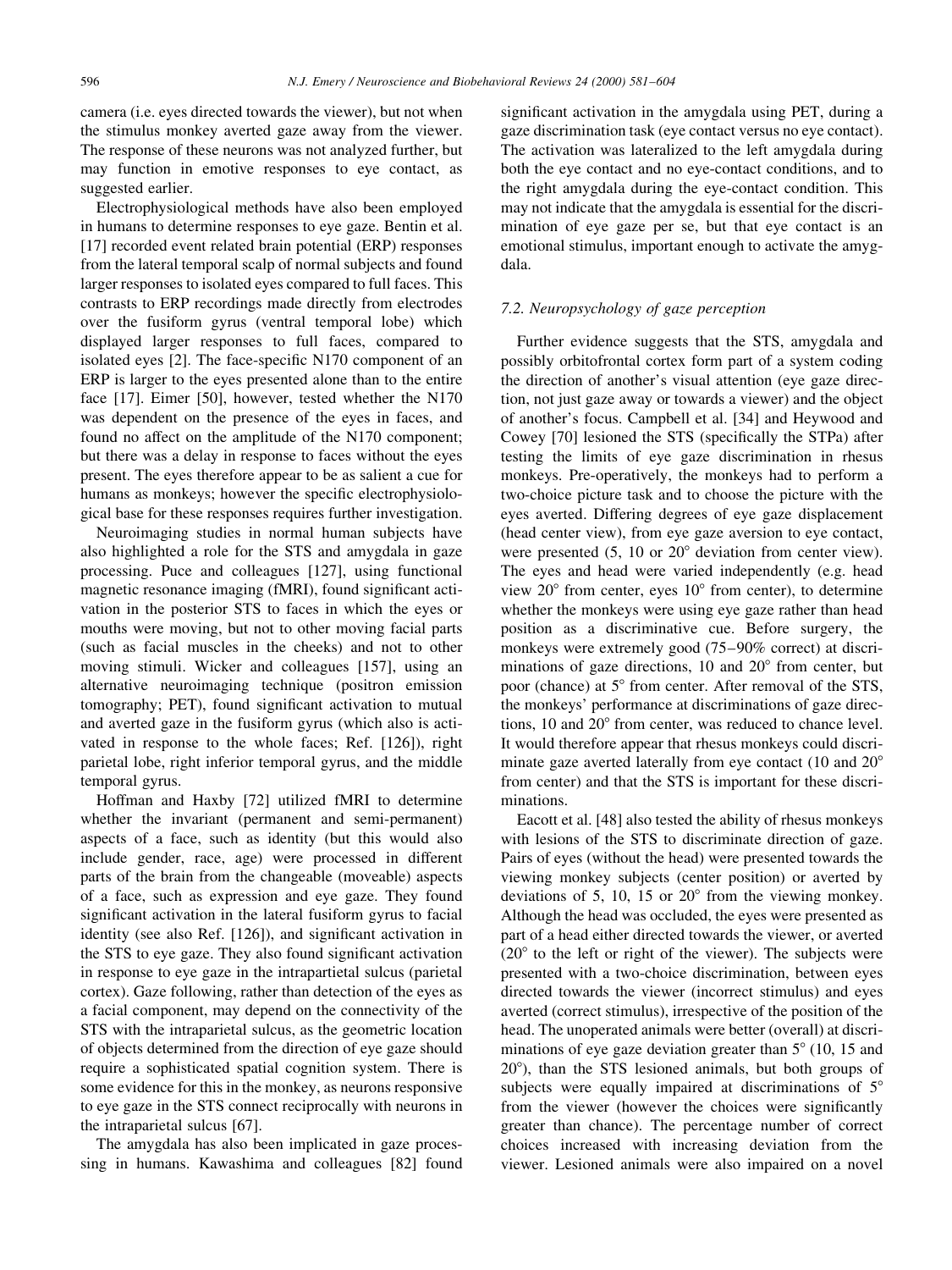

Fig. 3. Schematic representation of a lateral view of the rhesus macaque brain displaying location of cells responsive to faces, eye gaze, head direction, body orientation, and facial expressions. See text for references. Cell types are represented by schematic representations of stimuli, which elicit responses. Left is anterior, right is posterior. Abbreviations: Superior temporal sulcus (STS), amygdala (Amyg), inferotemporal cortex (IT), orbitofrontal cortex (ORB), prefrontal cortex, and principal sulcus (A46).

two-choice discrimination task (between different groups of ASCII characters). Eacott et al. [48] thus concluded that the deficits in processing differences in eye gaze were due to deficits in two-choice discrimination learning. Gaze directed towards the viewer may be an exemplar, which may be compared with other instances of gaze. This may be why there is no difference between operated and unoperated subjects in discriminations of gaze deviations  $5^\circ$  from the viewer. The eye position would not be sufficiently different from the exemplar to aid discrimination. Eacott [48] failed to test the monkey subjects on eye gaze discrimination before STS surgery. It is not known how the operated subjects would have performed pre-operatively in the discrimination task.

Amygdala damage in humans has been shown to cause deficits in processing the direction of another's gaze. Patient DR [159] sustained a bilateral ablation of the amygdaloid complex after surgery for epilepsy, which caused profound disturbances to the patient's processing of faces, such as discrimination of facial identity and expression. DR was also impaired in discriminating between eyes averted and eye contact. A forced-choice paradigm was used where pairs of photographs of faces were presented to the subject. In one-third of the photographs, the head was directed to the viewer, in one-third the head was directed 20° to the left and in one-third the head was directed  $20^{\circ}$  to the right. Photographs in which the eyes were directed towards the viewer were target faces. Non-target faces were faces in which the eyes were looking away 5, 10 or  $20^{\circ}$  to the right or left. There were therefore six directions of gaze  $(5, 10, 20^{\circ})$ left and right) and three head views  $(0^{\circ}, 20^{\circ})$  left and  $20^{\circ}$ right), that produced 18 possible trials. Patient DR was deficient in discriminating eye contact (13 out of 18 correct). This was compared to a mean performance of 16.95 (out of 18 correct) for matched control subjects. DR did not make any errors when the faces were deviated by  $20^{\circ}$  (6 out of 6 correct), but performance was poorer with smaller deviations,  $10^{\circ}$  (3 out of 6 correct) and  $5^{\circ}$  (4 out of 6 correct).

The main question that now faces studies of the neurobiology of gaze processing is what are the different contributions of the anterior STS and amygdala. The amygdala has been attributed a role in emotion (particularly fear, Ref. [92]) and social behavior [52]. The STS is likely to be essential for recognizing the eyes, head and body as stimuli used in social communication, whereas the amygdala is likely to be essential for attaching socio-emotional significance to these stimuli, such as a direct stare is a threat, or glancing towards an object may provide information as to its location or valence.

Responses of neurons within the brainstem [149] and changes in the galvanic skin response (GSR, a method to measure changes in the autonomic nervous system in relation to emotive stimuli; Ref. [108]) were dependent on the perception of eye contact. The predominant (and possibly only) route by which visual information about the eyes (and the orientation of the eyes directed towards the viewer; see above) could reach the brainstem, would be via the amygdala. The amygdala may form part of a circuit that attaches emotional significance to the eyes (i.e. threat or embarrassment) and then signals the brainstem to initiate an emotional response (such as an increased GSR or blushing). This could be achieved via a direct projection from the central nucleus of the amygdala to the brainstem [80].

# 7.3. Psychopathology of gaze perception: autism and schizophrenia

The development of gaze processing in normal human infants follows a specific time course. The age at which an infant first follows another's gaze (usually its mother) is controversial, ranging from 3 to 18 months [28,29,30,39,45,135]. Infants as young as 5 months have been shown to be sensitive to adult gaze shifts as low as  $5^{\circ}$  (i.e. from the eyes to the ears) when recording changes in the infant's attention and smiling response [139]. During normal development, the ability to focus on the object of another's attention appears between 12 and 18 months of age [103] and the ability to infer mental states from eye gaze appears around  $36-48$  months [9,10].

Autistic individuals have problems with many forms of social communication. Gaze processing is impaired at many different levels, such as eye contact [81], gaze following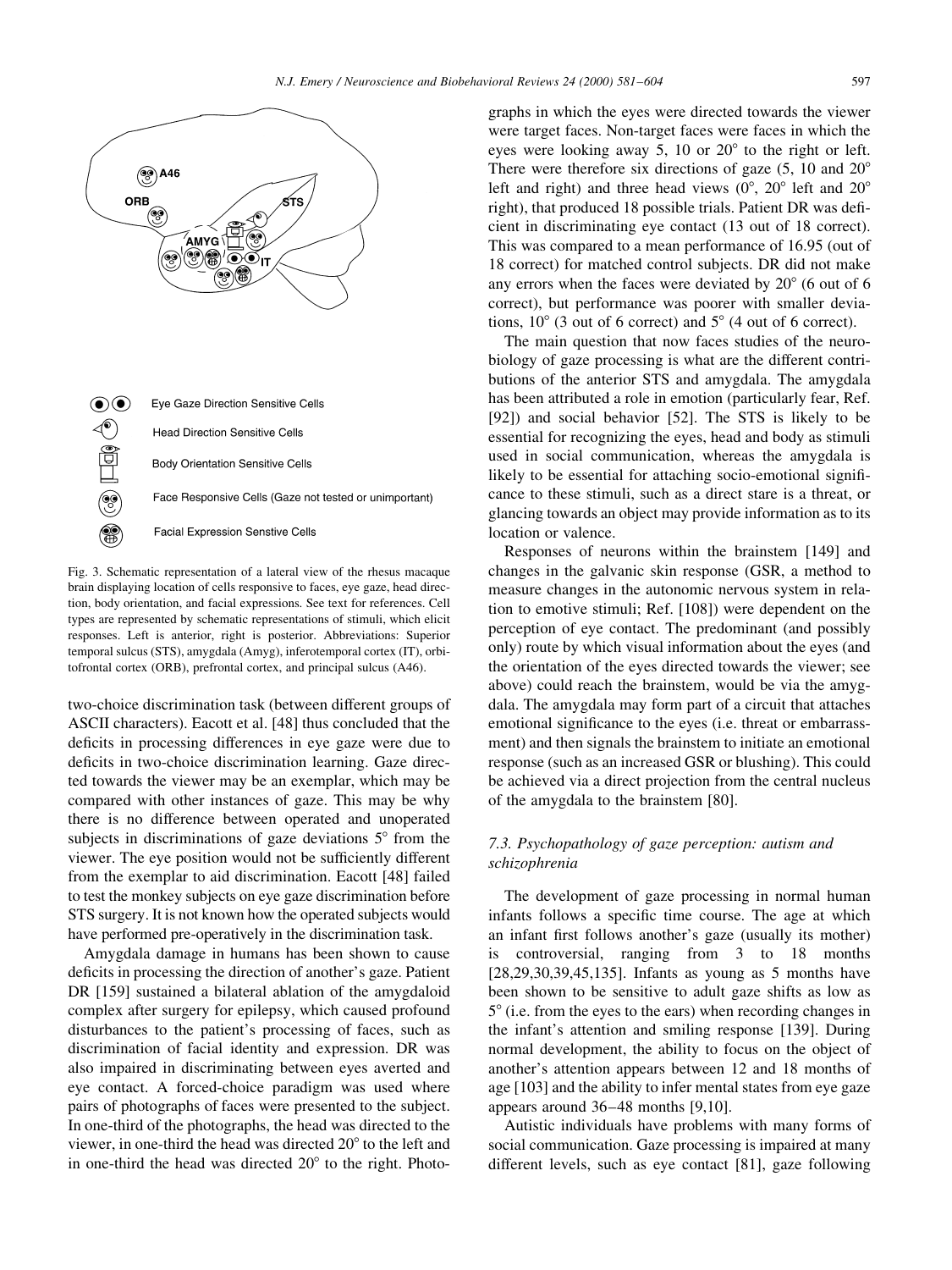

Fig. 4. Neuronal responses of a cell tested for selectivity to head view, and interaction with an object. Mean responses  $( +/- SEM, n = 5$  each category) to slides of two different views of a human head (left and right profile), with the head either looking towards and away from an object (hanging fruit), the head without the presence of an object, or the object without the presence of the head, for one cell (S43\_2498), located in the STS. There was a significant effect of condition, ANOVA:  $F(8, 36) = 3.12$ ,  $p < 0.01$ . All views (in all combinations) were significantly different from spontaneous activity; S/A (PLSD, post-hoc comparison,  $p < 0.05$ ). There was a significant main effect of view in a 2-way ANOVA,  $F(1, 8) = 9.73$ ,  $p < 0.05$ , but no significant effect of object presence,  $F(2, 2) = 3.91$ ,  $p = 0.2$ . There was also a non-significant interaction between view and object presence,  $F(2, 16) = 0.21$ ,  $p = 0.81$ . Unpublished data taken from Ref. [51].

[94], joint attention [37], and understanding gaze within a mentalistic framework  $[11,15,93]$ . These deficits are not seen in children and adults with Down syndrome [11,15]. A major indication of autism is a lack of joint attention, such as gaze following, protodeclarative pointing (informative pointing), showing or other forms of "referential communicationº. Autistic individuals do not direct others attention to objects and events in the environment [105] and they do not use pointing gestures [10].

Two tests of joint attention skills (protodeclarative pointing and gaze monitoring) and a test of pretend play have been used recently as part of a study of 16,000 18-month old normal infants, in an attempt to evaluate the presence of some of the symptoms of autism [12]. The infants were determined to be at risk of being diagnosed as autistic if they failed all three tests. Twelve infants failed all three tests and subsequently ten of them were diagnosed as having autism. After a 3.5-year follow up, all the diagnosed children still displayed the autistic syndrome.

Gaze processing has also been tested in schizophrenics, another syndrome which effects social cognition. The two reported studies found different results. Rosse et al. [131] tested 24 patients with schizophrenia and age-matched controls using similar stimuli to Campbell et al. [34]. The stimuli were slides of a human model with its head and eyes positioned either in the same or incompatible directions at different deviations from view  $0^\circ$ . The subjects were asked to choose the slides in which the model was looking directly at them. The schizophrenic patients, in particular the paranoid schizophrenics, were more likely to state that the model was looking directly at them than the other subjects. Franck et al. [57], however found that the performance of schizophrenic patients, when presented with a forced choice task of gaze discrimination was no different from control subjects. The task employed was slightly different to that used by Rosse et al. [131] in that the subjects had to state whether the model's gaze was directed to the left or the right and to respond using a keyboard. This task does not require the subject to use themselves as a reference (mutual gaze), which may be important for emotional processing of gaze, but does require a gaze processing mechanism based on spatial orientation (direction of gaze). The majority of neurons in the macaque STS respond to mutual gaze, or gaze averted, but not to specific directions of gaze. It may be proposed that dysfunction of neurons in the STS responsive to simple gaze (mutual or averted) may play a role in schizophrenia, whereas neurons responsive to specific gaze directions may be unimpaired.

# 8. Gaze processing, the amygdala and autism: a hypothesis

The potential link between the amygdala and autism has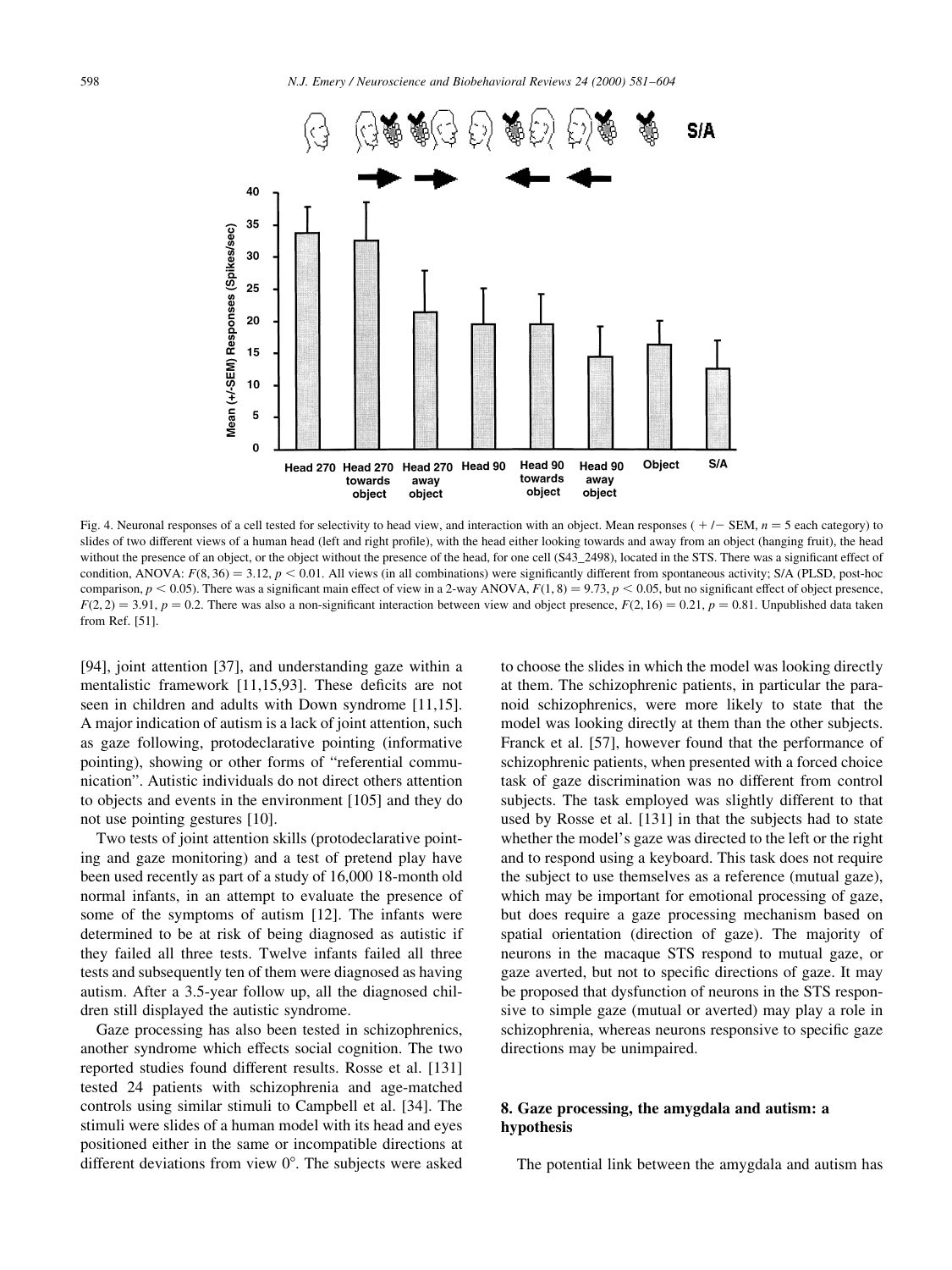been suggested from neuropathological analyses of the brains of autistic individuals (the neurons of particular nuclei of the amygdala are more closely packed than in normal brains; Ref. [16]), neuroimaging studies of the living autistic brain [1], and studies of the effects of neonatal lesions in rhesus monkeys [8]. A recent study by Baron-Cohen and colleagues [14] tested normal and high-functioning autistic (Asberger's syndrome, AS) individuals on an eye gaze task, where the subjects had to attribute mental states to photographs containing only the eyes. Performance was measured by the number of correct matches (from two choices) of a mental state term (such as thoughtful) to the appropriate picture. The subjects' brains were scanned using fMRI during testing. Both sets of subjects displayed better than chance performance, but the normal subjects were significantly better than the subjects with AS. In normal subjects, the amygdala, prefrontal and superior temporal cortices were activated when making mentalistic judgments about the eyes, but only the prefrontal and superior temporal cortices were activated in AS subjects. This would suggest that the amygdala is important for some aspects of the attribution of mental states to eye stimuli, but not all, as the AS subjects' performance was greater than chance, and they displayed significant activation in fronto-temporal regions. This suggestion has been strengthened by a recent study by Stone et al. [138] who tested patients with amygdala lesions (and patients with orbitofrontal lesions) with the same mental state attribution task using eye stimuli as Baron-Cohen et al. [14]. Both patient groups were significantly impaired on the task (controls 81.2% correct, amygdalalesioned 66% correct, orbitofrontal-lesioned 67% correct).

It is likely from anatomical and neuropsychological studies in monkeys that the anterior temporal cortex, amygdala and prefrontal cortex (specifically orbitofrontal cortex) are all essential for sophisticated non-human primate social abilities [52]. These regions may also contribute different components to human mental state attribution [54], and would therefore be affected or functionally absent in autistic individuals. Evidence for the role of orbitofrontal cortex in mental state attribution (theory of mind) in humans has been provided by a number of neuroimaging studies. Single photon emission computerized tomography (SPECT) studies during recognition of mental state terms (which autistic individuals fail) revealed significant activation in the right orbitofrontal cortex [13]. PET studies of story comprehension, which also required attribution of mental states, revealed significant activation in the left medial frontal gyrus, area 8 [56]. Finally, Stone et al. [137] tested patients with damage to either the orbitofrontal cortex or dorsolateral prefrontal cortex on theory of mind tasks dependent on processing gaze, and found no deficits in theory of mind tasks in the dorsolateral group. The performance of the orbitofrontal group was comparable to that of patients with Asperger's syndrome. These studies suggest different roles in gaze processing and mental state attribution from gaze cues, for the anterior temporal cortex, amygdala and orbitofrontal cortex, however the different roles are unknown.

## 9. Summary and conclusions

A number of different vertebrate species (reptiles, birds, human and non-human mammals) appear to perceive eye gaze and other attention cues in other individuals and use gaze information in their social interactions. The use of eye gaze as a social signal by human and non-human primates may have become necessary due to morphological, environmental and habitat changes throughout primate evolution. This shift to visual processing, and gaze especially, as an important means for signaling, may be related to the development of mental state attribution (theory of mind) in humans (and possibly the great apes).

Although the ability to perceive gaze during various social contexts has been reported (in some form) for monkeys and apes, the use of gaze within a mentalistic context is limited to humans and possibly some of the great apes (although the available evidence is thin and very controversial; Ref. [69,124]). The capacity to follow another individual's gaze onto specific objects, events and individuals in the environment is accomplished by some species of macaques and apes, suggesting that eye gaze may be an important and complex component of learning about the environment from conspecifics, which does not require a more sophisticated 'theory of mind' mechanism. A summary table detailing the presence or absence of gaze processing skills in different animal species, different stages of human development and different pathological states in humans is presented in Table 2.

The ability to learn about the world through another individual's gaze appears to have a dedicated neural basis, and in humans is compromised by a number of psychopathological syndromes, such as autism and schizophrenia and by specific brain lesions. The amygdala has been proposed as an important brain region for processing another's gaze and utilizing these cues as sources of information about the external (objects, events, individuals) and internal (emotions, beliefs, desires, intentions) worlds in human and non-human primates. Future studies will determine the precise role of the amygdala in gaze processing and whether disruption of amygdala function is a major component of autism.

#### Acknowledgements

I would like to thank John Capitanio, Nicky Clayton, Bill Mason, Dave Perrett and an anonymous reviewer for comments on different versions of this manuscript. I would especially like to thank Nicky Clayton for stimulating discussions and Dave Perrett for igniting my interest in gaze processing. I would also like to thank Mike Oram, Lisi Ashbridge and Chris Baker for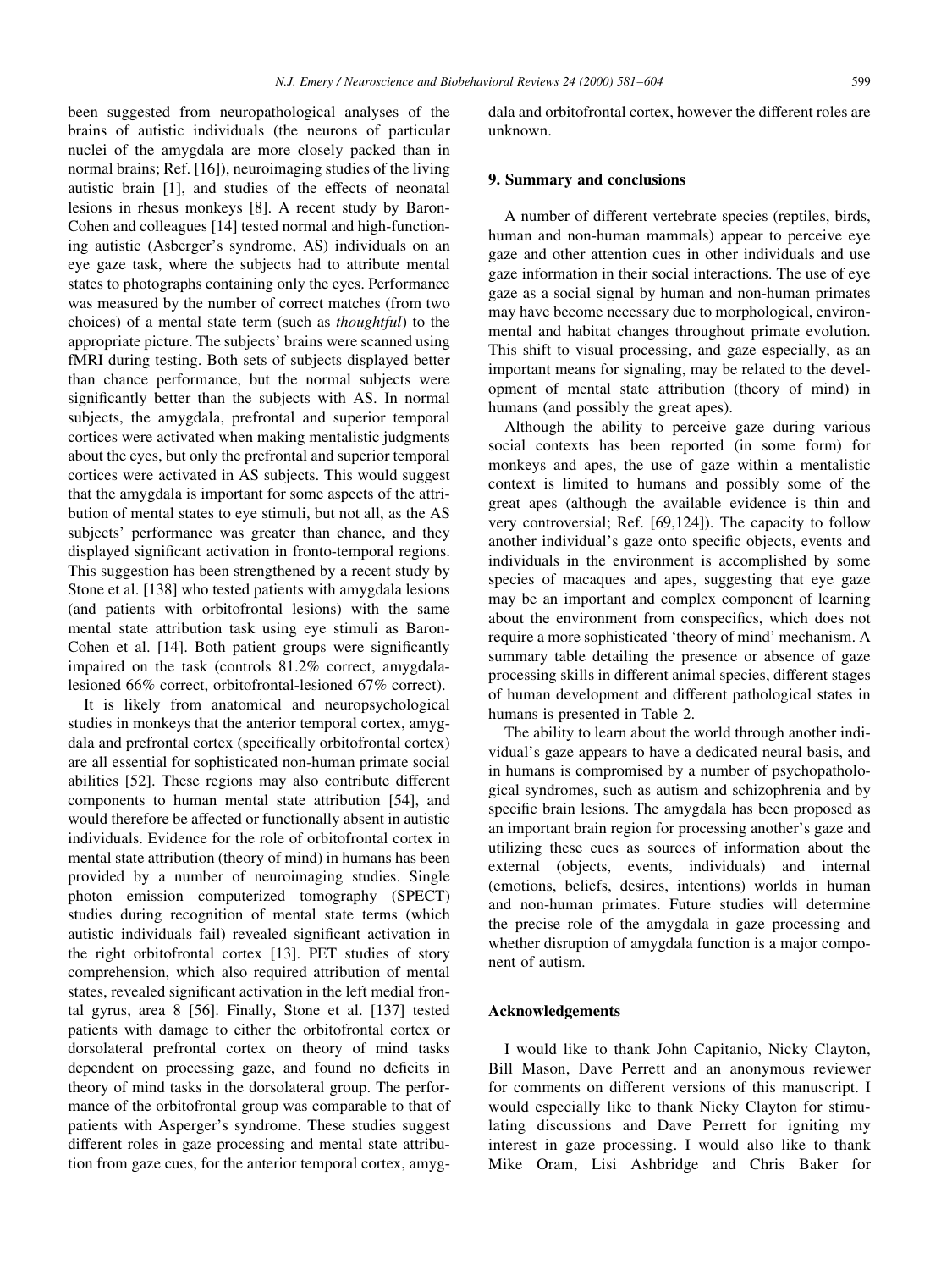#### Table 2

Summary of research on different types of gaze processing in different subject groups (humans at different stages of development; humans with psychopathological or neurological disorders; humans with amygdala lesions; reptiles and birds; monkeys or great apes). U positive evidence, X no evidence, ? not tested or controversial evidence

| Subject Group     | Eye Presence              | Simple Gaze    | Gaze Following           | Joint Attention          | <b>Mental Attribution</b> | References                                            |  |
|-------------------|---------------------------|----------------|--------------------------|--------------------------|---------------------------|-------------------------------------------------------|--|
| Fish              | مما                       | $\overline{?}$ | $\overline{\cdot}$       | $\overline{\mathcal{L}}$ | $\overline{\mathcal{L}}$  | [41]                                                  |  |
| Reptiles          | مما                       | مما            | $\overline{\mathcal{L}}$ | $\overline{\cdot}$       | $\Omega$                  | [23, 24, 25, 26, 68]                                  |  |
| <b>Birds</b>      | مما                       | مما            | $\gamma$                 | مما<br>$^{\prime}$ (?)   | 9                         | [59, 65, 111, 130, 133, 134]                          |  |
| Rodents           | مما                       | $\overline{?}$ | $\overline{\mathcal{L}}$ | $\overline{\mathcal{L}}$ | 9                         | [146]                                                 |  |
| Dogs (domestic)   | 9                         | مما            | ✔                        | $\gamma$                 | $\gamma$                  | [66, 100]                                             |  |
| Prosimians        |                           | مما            | X                        | $\overline{\mathcal{L}}$ | $\overline{\mathcal{L}}$  | [5, 40, 75]                                           |  |
| Monkeys           | مما                       | مما            | مما                      | مما                      | $\mathbf X$               | [3, 4, 53, 75, 76, 83, 89, 96,<br>115, 132, 141, 143] |  |
| Great Apes        | مما                       | مما            | مما                      | مما                      | $\bold{X}$ (?)            | [33, 61, 62, 75, 77, 91, 110,<br>120, 122-125, 143]   |  |
| Human             |                           |                |                          |                          |                           |                                                       |  |
| $-3$ months       | مما                       | X              | X                        | X                        | X                         | [9, 27, 28, 30, 39, 45, 77,<br>106, 135, 139]         |  |
| $-9$ months       | مما                       | مما            | X                        | X                        | $\mathbf X$               | [9, 27, 28, 30, 39, 45, 77,<br>106, 135, 1391         |  |
| $-12$ months      | مما                       | مما            | X                        | مما                      | X                         | [9, 27, 28, 30, 39, 45, 77,<br>106, 135, 1391         |  |
| $-18$ months      | مما                       | مما            | ✔                        | مما                      | X                         | [9, 27, 28, 30, 39, 45, 77,<br>106, 135, 1391         |  |
| $-24$ months      | ممن                       | مما            | مما                      | مما                      | X                         | [9, 27, 28, 30, 39, 45, 77,<br>106, 135, 139]         |  |
| -48 months        | ممن                       | ممرا           | ↙                        | ✔                        | مما                       | [9, 27, 28, 30, 39, 45, 77,<br>106, 135, 1391         |  |
| -Autism           | $\blacktriangleright$ (?) | مما            | $\overline{\mathcal{L}}$ | X                        | X                         | [9, 11, 14, 15, 37, 93, 94]                           |  |
| -Down syndrome    | ✔                         | مما            | مما                      | مما                      | مما                       | [9]                                                   |  |
| -Schizophrenia    | مما                       | مما            | $\overline{?}$           | $\overline{?}$           | $\overline{?}$            | [57, 131]                                             |  |
| — Amygdala damage | $\blacktriangleright$ (?) | X              | X(?)                     | $\overline{\mathcal{L}}$ | X(?)                      | [138, 159]                                            |  |

assistance with the neurophysiological recordings. Research and manuscript preparation was funded by a Biotechnology & Biological Sciences Research Council (BBSRC) Postgraduate Studentship, BBSRC program grant to David Perrett and Peter Foldiak, MRC program grant to David Perrett and Michael Oram, and a NIH program grant to David Amaral.

#### References

- [1] Abell F, Krams M, Ashburner J, Passingham R, Friston K, Frackowiak R, Happé F, Frith C, Frith U. The neuroanatomy of autism: a voxel-based whole brain analysis of structural scans. NeuroReport 1999;10:1647±51.
- [2] Allison T, McCarthy G, Belger A, Puce A, Luby M, Spencer DD, Bentin S. What is a face? Electrophysiological responsiveness of human extrastriate visual cortex to human faces, face components and animal faces. Soc. Neurosci. Abstr. 1994;20:316.
- [3] Anderson JR, Montant M, Schmitt D. Rhesus monkeys fail to use gaze direction as an experimenter-given cue in an object-choice task. Behav. Proc. 1996;37:47-55.
- [4] Anderson JR, Sallaberry P, Barbier H. Use of experimenter-given cues during object-choice tasks by capuchin monkeys. Anim. Behav. 1995;49:201-8.
- [5] Anderson JR, Mitchell RW. Macaques, but not lemurs co-orient visually with humans. Folia primatol. 1999;70:17-22.
- [6] Andrew RJ. Evolution of facial expression. Science 1963;142:1034-41.
- [7] Andrew RJ. The origin and evolution of the calls and facial expressions of the primates. Behaviour  $1963;20:1-109$ .
- [8] Bachevalier J. Medial temporal lobe structures and autism: a review of clinical and experimental findings. Neuropsychologia 1994;32:627±48.
- [9] Baron-Cohen S. How to build a baby that can read minds: Cognitive mechanisms in mindreading. Cahiers de Psychol. Cog. 1994;13:513±52.
- [10] Baron-Cohen S. Mindblindness: An essay on autism and theory of mind. Cambridge, MA: MIT Press, 1995.
- [11] Baron-Cohen S, Cambell R, Karmiloff-Smith A, Grant J, Walker J. Are children with autism blind to the mentalistic significance of the eyes?. Br. J. Develop. Psychol. 1995;13:379-98.
- [12] Baron-Cohen S, Cox A, Baird G, Swettenham J, Nightingale N, Morgan K, Drew A, Charman T. Psychological markers in the detection of autism in infancy in a large population. Br. J. Psychiatry 1996;168:158±63.
- [13] Baron-Cohen S, Ring H, Moriarty J, Schmitz B, Costa D, Ell P. Recognition of mental state terms: clinical findings in children with autism, and a functional imaging study of normal adults. Br. J. Psychiatry 1995;165:640-9.
- [14] Baron-Cohen S, Ring H, Wheelwright S, Bullmore ET, Brammer MJ, Simmons A, Williams SCR. Social intelligence in the normal and autistic brain: a fMRI study. Eur. J. Neurosci. 1999;11:1891±8.
- [15] Baron-Cohen S, Wheelwright S, Jolliffe T. Is there a "language of the eyesº? Evidence from normal adults, and adults with autism or Asperger's syndrome. Visual Cognition 1997;4:311-31.
- [16] Bauman M, Kemper TL. Histoanatomic observations of the brain in early infantile autism. Neurology 1985;35:866-74.
- [17] Bentin S, Allison T, Puce A, Perez E, McCarthy G.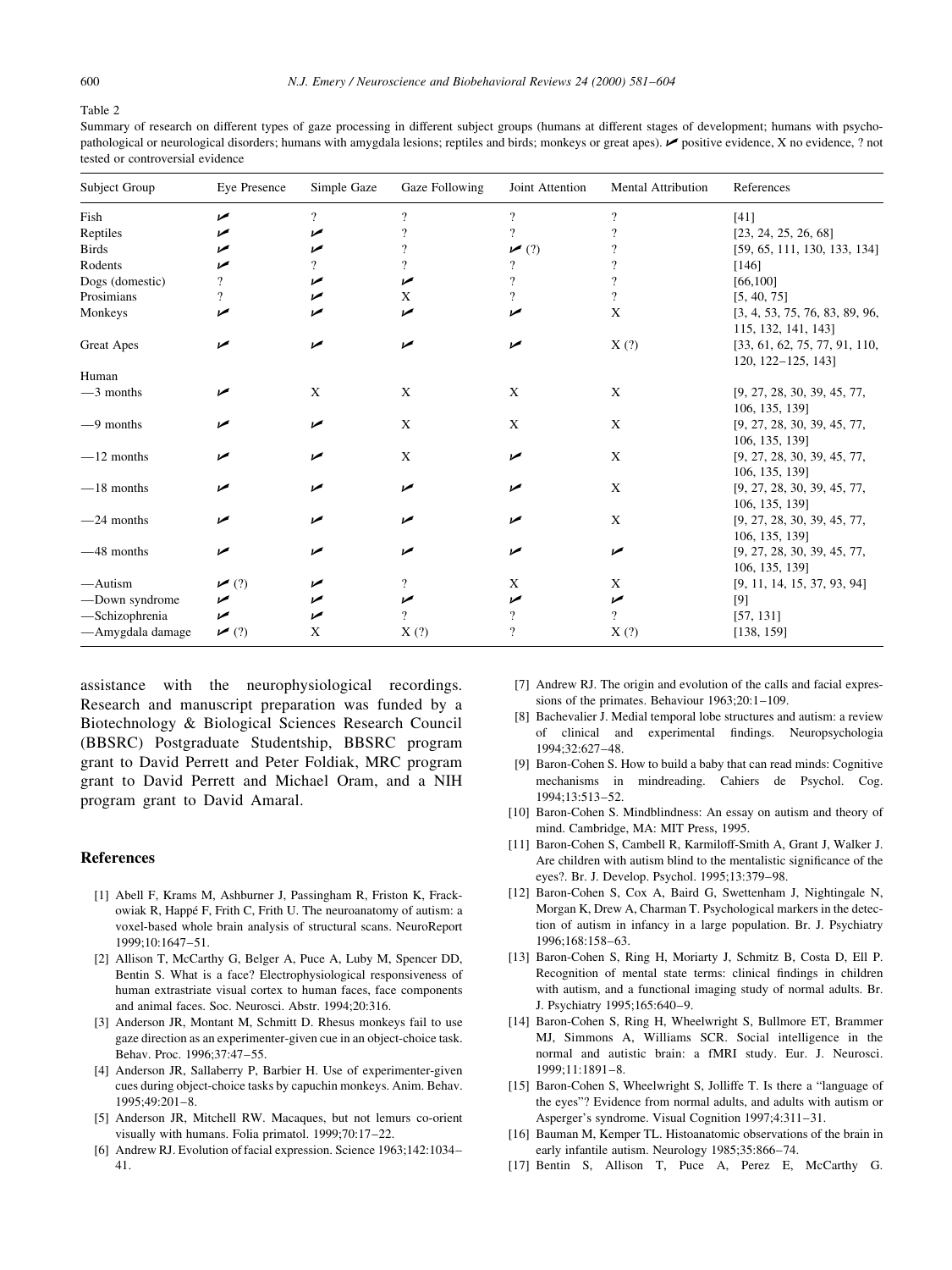Electrophysiological studies of face perception in humans. J. Cog. Neurosci. 1997;8:551-65.

- [18] Bertrand M. The behavioural repertoire of the stumptail macaque: a descriptive and comparative study. Biblio. Primatol. 1969;11:1-273.
- [19] Bradbury JW, Vehrencamp SL. Principles of Animal Communication. Sunderland, MA: Sinauer Associates, Inc, 1998.
- [20] Brothers L, Ring B. Medial temporal neurons in the macaque monkey with responses selective for aspects of social stimuli. Behav. Brain Res. 1993;57:53-61.
- [21] Brothers L, Ring B, Kling A. Response of neurons in the macaque amygdala to complex social stimuli. Behav. Brain Res. 1990;41:199±213.
- [22] Bruce C, Desimone R, Gross CG. Visual properties of neurons in a polysensory area in superior temporal sulcus of the macaque. J. Neurophysiol. 1981;46:369-84.
- [23] Burger J, Gochfield M, Murray BG. Role of predator eye size in risk perception by basking black iguanas (Ctenosaura similis). Anim. Behav. 1991;42:471-6.
- [24] Burger J, Gochfeld M, Murray BG. Risk discrimination of eye contact and directness of approach in black iguanas (Ctenosaura similis). J. Comp. Psych. 1992;106:97-101.
- [25] Burghardt GM. Cognitive ethology and critical anthropomorphism: a snake with two heads and hog-nosed snakes that play dead. In: Ristau CA, editor. Cognitive Ethology: The minds of other animals, Hillside, NJ: Lawrence Erlbaum, 1990.
- [26] Burghardt GM, Greene HW. Predator simulation and duration of death feigning in neonate hognose snakes. Anim. Behav.  $1990.36.1842 - 4$
- [27] Butterworth G. The ontogeny and phylogeny of joint visual attention. In: Whiten A, editor. Natural Theories of Mind, Oxford: Blackwell, 1991. p. 223-32.
- [28] Butterworth G, Cochran E. Towards a mechanism of joint visual attention in human infancy. Int. J. Behav. Develop. 1980;3:253-72.
- [29] Butterworth G, Grover L. Joint visual attention, manual pointing and preverbal communication in human infancy. In: Jeannerod M, editor. Attention and Performance XIII, Hillside, NJ: Lawrence Erlbaum, 1989. p. 605-24.
- [30] Butterworth G, Jarrett N. What minds have in common is space: spatial mechanisms serving joint visual attention in infancy. Br. J. Develop. Psychol. 1991;9:55-72.
- [31] Call J, Tomasello M. The use of social information in the problemsolving of orangutans (Pongo pygmaeus) and human children (Homo sapiens). J. Comp. Psychol. 1995;109:308-20.
- [32] Call J, Tomasello M. Distinguishing intentional from accidental actions in orangutans (Pongo pygmaeus), chimpanzees (Pan troglodytes) and human children (Homo sapiens). J. Comp. Psychol. 1998;112:192-6.
- [33] Call J, Hare BA, Tomasello M. Chimpanzee gaze following in an object-choice task. Anim. Cog. 1998;1:89-99.
- [34] Campbell R, Heywood CA, Cowey A, Regard M, Landis T. Sensitivity to eye gaze in prosopagnosic patients and monkeys with superior temporal sulcus ablation. Neuropsychologia 1990:28:1123-42.
- [35] Carpenter M, Tomasello M, Savage-Rumbaugh S. Joint attention and imitative learning in children, chimpanzees and encultured chimpanzees. Social Develop. 1995;4:217-37.
- [36] Chance MRA. Attention structure as a basis of primate rank orders. Man 1967;2:503-18.
- [37] Charman T, Swettenham J, Baron-Cohen S, Cox A, Baird G, Drew A. Infants with autism: An investigation of empathy, pretend play, joint attention, and imitation. Develop. Psychol. 1997;33:781-9.
- [38] Cheney DL, Seyfarth RM. How Monkeys See the World: Inside the mind of another species. Chicago: University of Chicago Press, 1990.
- [39] Corkum V, Moore C. The development of joint attention in infants. In: Moore C, Dunham PJ, editors. Joint Attention: Its origins and

role in development, Hillsdale, NJ: Lawrence Erlbaum, 1995. p. 61-83.

- [40] Coss RG. Perceptual determinants of gaze aversion by the lesser mouse lemur (Microcerbus murinus). The role of two facing eyes. Behaviour 1978;64:248-67.
- [41] Coss RG. Delayed plasticity of an instinct: recognition and avoidance of 2 facing eyes by the jewel fish. Develop. Psychobiol. 1979;12:335-45.
- [42] de Roiste A, Bonnet G. Maternal recognition of isolated newborn physical features in the early post-partum period. J. Reprod. Infant Psychol. 1996:14:293-8.
- [43] de Waal FBM. Chimpanzee Politics: Power and sex among the apes. Baltimore: John Hopkins University Press, 1982.
- [44] de Waal FBM. Peacemaking Among Primates. Cambridge, MA: Harvard University Press, 1989.
- [45] D'Entremont B, Hains SMJ, Muir DW. A demonstration of gaze following in 3- to 6-month-olds. Infant Behav. Develop. 1997;20:569±72.
- [46] Desimone R, Albright TD, Gross CG, Bruce C. Stimulus-selective properties of inferior temporal neurons in the macaque. J. Neurosci. 1984;4:2051-62.
- [47] Dunham PJ, Dunham F, Curwin A. Joint attentional states and lexical acquisition at 18 months. Develop. Psychol. 1993;29:927-31.
- [48] Eacott MJ, Heywood CA, Gross CG, Cowey A. Visual discrimination impairments following lesions of the superior temporal sulcus are not specific for facial stimuli. Neuropsychologia 1993;31:609-19.
- [49] Edmunds M. Defence in Animals. Harlow, Essex: Longman, 1974.
- [50] Eimer M. Does the face-specific N170 component reflect the activity of a specialized eye processor?. NeuroReport 1998;9:2945-8.
- [51] Emery, NJ. Neuroethological studies of primate social perception. Unpublished doctoral dissertation, University of St Andrews, 1997.
- [52] Emery NJ, Amaral DG. The role of the primate amygdala in social cognition. In: Lane RD, Nadel L, editors. Cognitive Neuroscience of Emotion, New York: Oxford University Press, 1999. p. 156-91.
- [53] Emery NJ, Lorincz EN, Perrett DI, Oram MW, Baker CI. Gaze following and joint attention in rhesus monkeys (Macaca mulatta). J. Comp. Psychol. 1997;111:286-93.
- [54] Emery NJ, Perrett DI. How can studies of the monkey brain help us understand "theory of mind" and autism in humans?. In: Baron-Cohen S, Tager-Flausberg H, Cohen DJ, editors. Understanding Other Minds 2: Perspectives from developmental cognitive neuroscience, Oxford: Oxford University Press, 1999. p. 279-310.
- [55] Felleman DJ, Van Essen DC. Distributed hierarchical processing in the primate cerebral cortex. Cerebral Cortex 1991;1:1-47.
- [56] Fletcher PC, Happe F, Frith U, Baker SC, Dolan RJ, Frackowiak RSJ, Frith CD. Other minds in the brain-a functional imaging study of theory of mind in story comprehension. Cognition 1995;57:109± 28.
- [57] Franck N, Daprati E, Michel F, Saoud M, Daléry J, Marie-Cardine M, Georgieff N. Gaze discrimination is unimpaired in schizophrenia. Psychiatry Res. 1998:81:67-75.
- [58] Galdikas BMF. Reflections of Eden: My years with the orangutans of Borneo. Boston: Little, Brown, 1995.
- [59] Gallup GG, Cummings WH, Nash RF. The experimenter as an independent variable in studies of animal hypnosis in chickens (Gallus gallus). Anim. Behav. 1972;20:166-9.
- [60] Gautier J-P, Gautier A. Communication in Old World monkeys. In: Sebeok TA, editor. How Animals Communicate, Bloomington: Indiana University Press, 1977. p. 890-964.
- [61] Gomez JC. The emergence of intentional communication as a problem-solving strategy in the gorilla. In: Parker ST, Gibson KR, editors. `Language' and Intelligence in Monkeys and Apes: Comparative developmental approaches, Cambridge: Cambridge University Press, 1990. p. 333-55.
- [62] Gomez JC. Visual behavior as a window for reading the mind of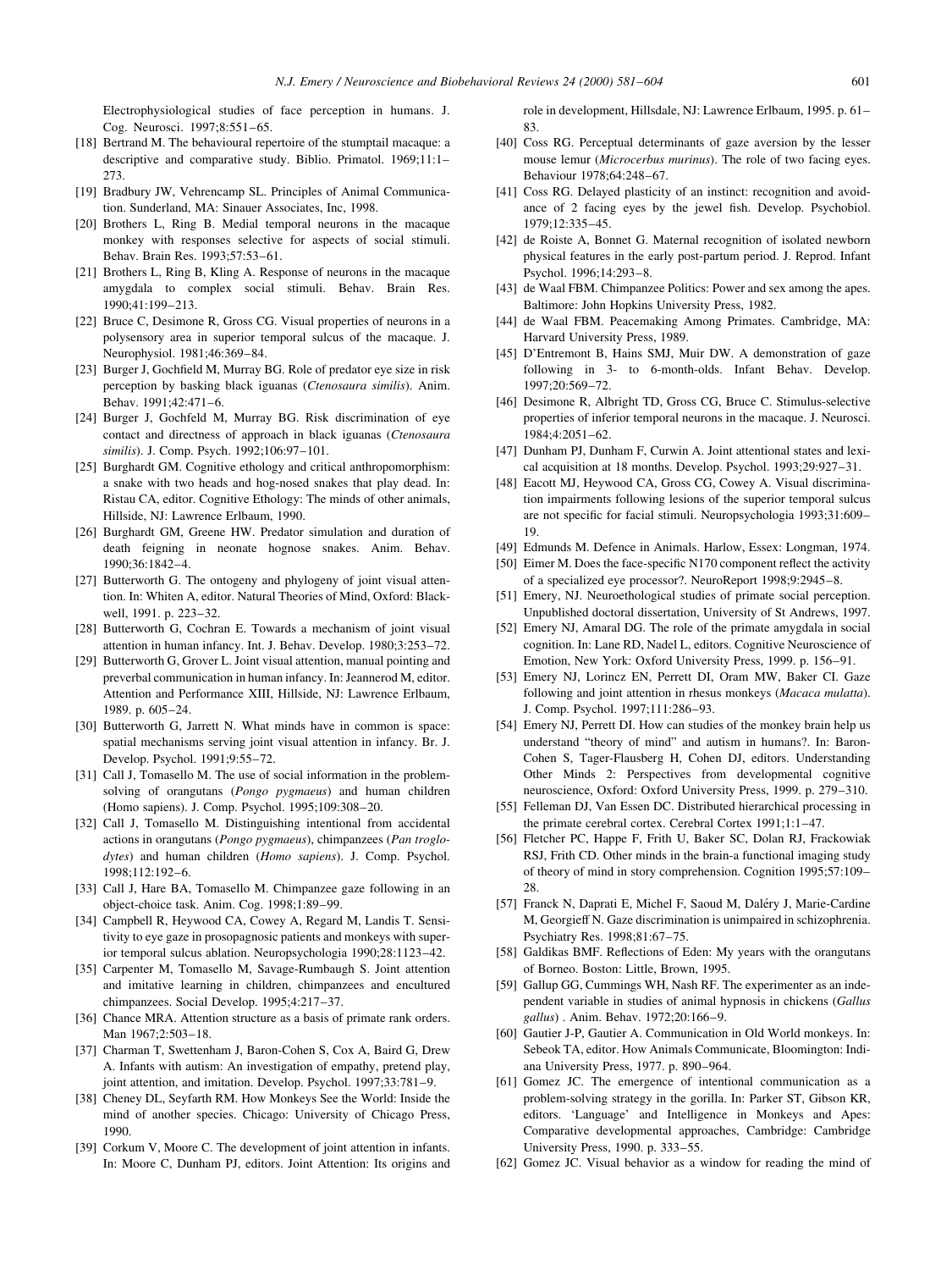others in primates. In: Whiten A, editor. Natural Theories of Mind, Oxford: Blackwell, 1991. p. 195-208.

- [63] Greenfield PM, Savage-Rumbaugh ES. Grammatical combination in Pan paniscus: processes of learning and invention in the evolution and development of language. In: Parker ST, Gibson KR, editors. `Language' and Intelligence in Monkeys and Apes: Comparative development perspectives, New York & Cambridge: Cambridge University Press, 1990. p. 540-78.
- [64] Haith MM, Bergman T, Moore MJ. Eye contact and face scanning in early infancy. Science 1977;198:853-5.
- [65] Hampton RR. Sensitivity to information specifying the line of gaze of humans in sparrows (Passer domesticus). Behaviour 1994;130:41±51.
- [66] Hare B, Tomasello M. Domestic dogs (Canis familiaris) use human and conspecific social cues to locate hidden food. J. Comp. Psychol. 1999;113:173±7.
- [67] Harries MH, Perrett DI. Visual processing of faces in temporal cortex: physiological evidence for a modular organization and possible anatomical correlates. J. Cog. Neurosci. 1991;3:9-24.
- [68] Hennig CW. Effect of simulated predation on tonic immobility in Anolis carolinensis: The role of eye contact. Bull. Psychon. Soc. 1977;9:239±42.
- [69] Heyes CM. Theory of mind in nonhuman primates. Behav. Brain Sci. 1998;21:101-48.
- [70] Heywood CA, Cowey A. The role of the "face-cell" area in the discrimination and recognition of faces by monkeys. Phil. Trans. Roy. Soc. Lond.: Biol. Sci. 1992;335:31-38.
- [71] Hinde RA, Rowell TE. Communication by postures and facial expression in the rhesus monkey (Macaca mulatta). Symp. Zool. Soc. Lond. 1961:8:1-21.
- [72] Hoffman EA, Haxby JV. Distinct representations of eye gaze and identity in the distributed human neural system for face perception. Nature Neurosci. 2000;3:80-84.
- [73] Huber E. Evolution of Facial Musculature and Facial Expression. Baltimore: John Hopkins Press, 1931.
- [74] Huber E. The facial musculature and its innervation. In: Hartman CG, Straus WL, editors. Anatomy of the Rhesus Monkey (Macaca mulatta), New York: Hafner, 1961. p. 176-88.
- [75] Itakura S. An exploratory study of gaze-monitoring in non-human primates. Jap. Psychol. Res. 1996;38:174-80.
- [76] Itakura S, Anderson JR. Learning to use experimenter-given cues during an object-choice task by a capuchin monkey. Cahiers de Psychol. Cog. 1996;15:103-12.
- [77] Itakura S, Tanaka M. Use of experimenter-given cues during objectchoice tasks by chimpanzees (Pan troglodytes), an orangutan (Pongo pygmaeus), and human infants (Homo sapiens). J. Comp. Psych. 1998;112:119±26.
- [78] Jolly A. The Evolution of Primate Behavior. New York: Macmillan, 1972.
- [79] Jones RB. Reactions of male domestic chicks to two-dimensional eye-like shapes. Anim. Behav. 1980;28:212-8.
- [80] Jongen-Relo AL, Amaral DG. Evidence for a GABAergic projection from the central nucleus of the amygdala to the brainstem of the macaque monkey: a combined retrograde tracing and in situ hybridization study. Eur. J. Neurosci. 1998;10:2924-33.
- [81] Kanner L. Autistic disturbances of affective contact. Nervous Child 1943;2:217±50.
- [82] Kawashima R, Sugiura M, Kato T, Nakamura A, Hatano K, Ito K, Fukuda H, Kojima S, Nakamura K. The human amygdala plays and important role in gaze monitoring: a PET study. Brain 1999;122:779-83.
- [83] Keating CF, Keating EG. Visual scan patterns of rhesus monkeys viewing faces. Perception  $1982;11:211-9$ .
- [84] Kingdon JS. The role of visual signals and face patterns in African forest monkeys (guenons) of the genus Cercopithecus. Trans. Zool. Soc. Lond. 1980;35:425-75.
- [85] Kobayashi H, Kohshima S. Morphological uniqueness of human eyes and its adaptive meaning. Nature  $1997;387:767-8$ .
- [86] Kohler W. The Mentality of Apes. London: Routledge & Kegan Paul, 1925.
- [87] Kummer H. Tripartite relations in hamadryas baboons. In: Altmann S, editor. Social Communication Among Primates, Chicago: University of Chicago Press,  $1967$ . p.  $63-71$ .
- [88] Kummer H, Anzenberger G, Hemlrijk CK. Hiding and perspectivetaking in long-tailed macaques (Macaca fascicularis). J. Comp. Psychol. 1996;110:97-102.
- [89] Kyes RC, Candland DK. Baboon (Papio hamadryas) visual preferences for regions of the face. J. Comp. Psychol. 1987;101:345-8.
- [90] Langton SRH, Watt RJ, Bruce V. Do the eyes have it? Cues to the direction of social attention. Trends Cog. Sci. 2000;4:50-59.
- [91] Leavens DA, Hopkins WD, Bard KA. Indexical and referential pointing in chimpanzees (Pan troglodytes). J. Comp. Psychol. 1996:110:346-53.
- [92] LeDoux JE. The Emotional Brain: The mysterious underpinnings of emotional life. New York: Simon & Schuster, 1996.
- [93] Leekam S, Baron-Cohen S, Perrett DI, Milders M, Brown S. Eyedirection detection: a dissociation between geometric and joint attention skills in autism . Br. J. Develop. Psychol. 1997;15:77-95.
- [94] Leekham SR, Hunnisett E, Moore C. Targets and cues: gaze following in children with autism. J. Child Psychol. Psychiatry 1998;39:951-62.
- [95] Linannkoski I, Gronroos M, Pertovaara A. Eye contact as a trigger of male sexual arousal in stump-tailed macaques (Macaca arctoides). Folia primatol. 1993;60:181-4.
- [96] Lorincz EN, Baker CI, Perrett DI. Visual cues for attention following in rhesus monkeys. Cahiers de Psychol. Cog. 1999;18:973-1003.
- [97] McKelvie SJ. The role of eyes and mouth in the memory of a face. Am. J. Psychol. 1976;89:311-23.
- [98] McNelis NL, Boatright-Horowitz SL. Social monitoring in a primate group: the relationship between visual attention and hierarchical ranks. Anim. Cog. 1998;1:65-69.
- [99] Mendelson MJ, Haith MM, Goldman-Rakic PS. Face scanning and responsiveness to social cues in infant rhesus monkeys. Develop. Psychol. 1982;18:222-8.
- [100] Miklosi A, Polgardi R, Topal J, Csanyi V. Use of experimentergiven cues in dogs. Anim. Cog. 1998;1:113-21.
- [101] Mineka S, Davidson M, Cook M, Keir R. Observational conditioning of snake fear in rhesus monkeys . J. Abnorm. Psych. 1984;93:355±72.
- [102] Mistlin, AJ. Neural mechanisms underlying the perception of socially relevant stimuli in the macaque monkey. Unpublished doctoral thesis, University of St Andrews, 1988.
- [103] Morissette P, Ricard M, Decarie TG. Joint visual attention and pointing in infancy: a longitudinal study of comprehension. Br. J. Develop. Psychol. 1995;13:163-75.
- [104] Morris D. The Naked Ape. London: Triad Grafton Book, 1967.
- [105] Mundy P, Sigman M, Ungerer J, Sherman T. Defining the social deficits of autism: the contribution of non-verbal communication measures. J. Child Psych. Psychiatry 1986;27:657-69.
- [106] Mundy P, Gomes A. Individual differences in joint attention skill development in the second year. Infant Behav. Develop. 1998;21:469±82.
- [107] Nahm FKD, Perret A, Amaral DG, Albright TD. How do monkeys look at faces?. J. Cog. Neurosci. 1997;9:611-23.
- [108] Nichols K, Champness B. Eye gaze and the GSR. J. Exp. Soc. Psychol. 1971;7:623-6.
- [109] Packer C. Reciprocal altruism in Papio anubis. Nature 1977;265:441±3.
- [110] Peignot P, Anderson JR. Use of experimenter-given manual and facial cues by gorillas (Gorilla gorilla) in an object-choice task. J. Comp. Psychol. 1999;113:253-60.
- [111] Pepperberg IM, McLaughlin MA. Effect of avian-human joint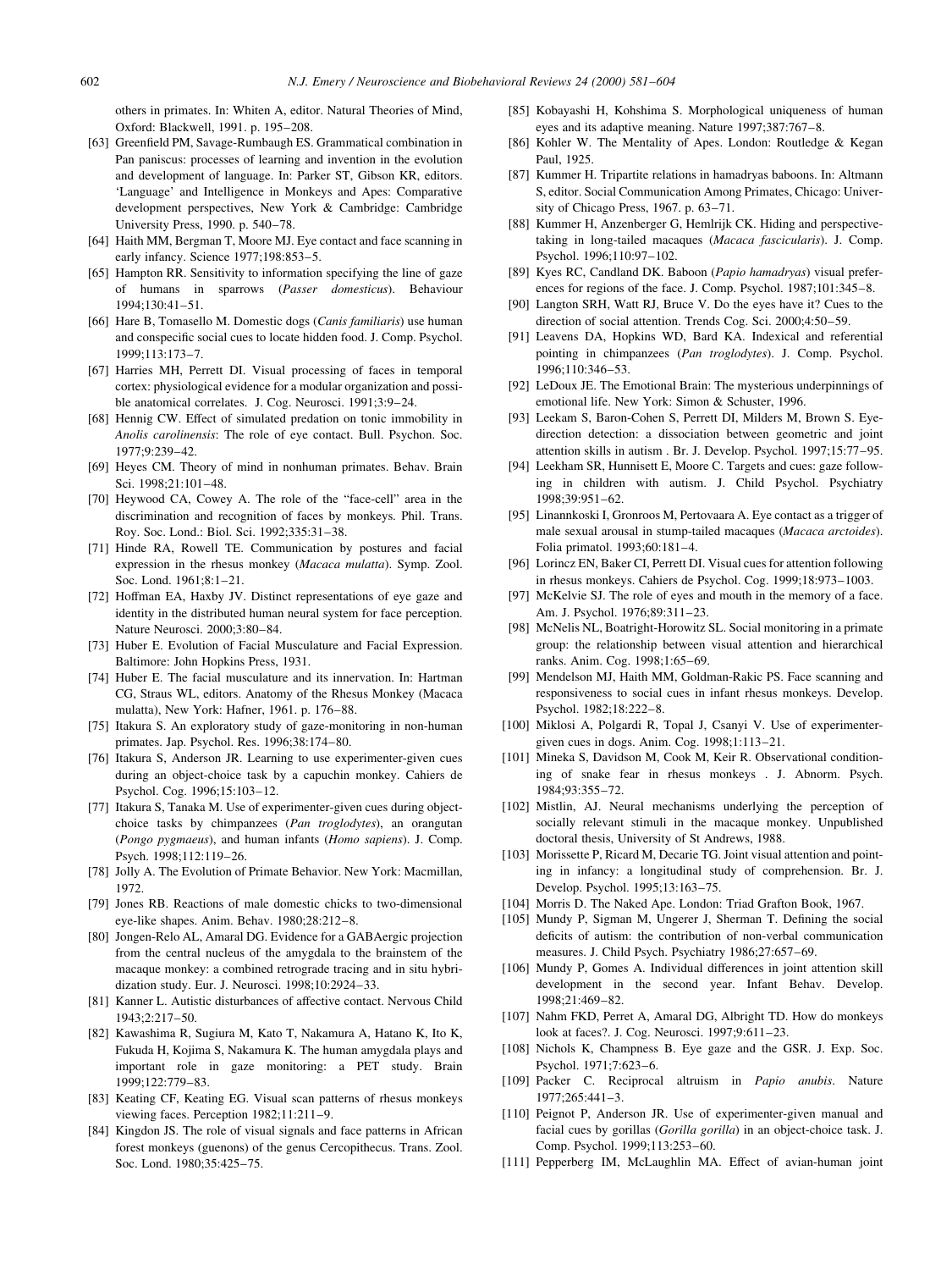attention in allospecific vocal learning by grey parrots (Psittacus erithacus). J. Comp. Psychol. 1996;110:286-97.

- [112] Perrett DI, Emery NJ. Understanding the intentions of others from visual signals: neurophysiological evidence. Cahiers de Psychol. Cog. 1994;13:683-94.
- [113] Perrett DI, Harries MH, Mistlin AJ, Hietanen JK, Bevan R, Thomas S, Ortega JO, Oram MW, Brierly K. Social signals analyzed at the single cell level: someone's looking at me, something touched me, something moved!. Int. J. Comp. Psychol. 1990;4:25-55.
- [114] Perrett DI, Hietanen JK, Oram MW, Benson PJ. Organization and functions of cells responsive to faces in the temporal cortex. Phil. Trans. Roy. Soc. Lond.: Biol. Sci. 1992;335:23-30.
- [115] Perrett DI, Mistlin AJ. Perception of facial characteristics by monkeys. In: Stebbins WC, Berkley MA, editors. Comparative Perception, New York: John Wiley, 1991. p. 187-215.
- [116] Perrett DI, Oram MW, Harries MH, Bevan R, Hietanen JK, Benson PJ, Thomas S. Viewer-centred and object-centred coding of heads in the macaque temporal cortex. Exp. Brain Res. 1991;86:159-73.
- [117] Perrett DI, Rolls ET, Caan W. Visual neurons responsive to faces in the monkey temporal cortex. Exp. Brain Res. 1982;47:329-42.
- [118] Perrett DI, Smith PAJ, Potter DD, Mistlin AJ, Head AS, Milner AD, Jeeves MA. Visual cells in the temporal cortex sensitive to face view and gaze direction. Proc. Roy. Soc. Lond.: Biol. Sci. 1985;223:293-317.
- [119] Pettigrew L, Forsyth H, Perrett DI. Training rhesus monkeys to use human head and gaze direction in a visual discrimination task. Unpublished manuscript, 1993.
- [120] Povinelli DJ, Bierschwale DT, Reaux JE, Cech CG. Do juvenile chimpanzees understand attention as a mental state? J. Comp. Psychol. 1999 in press.
- [121] Povinelli DJ, Eddy TJ. The eyes as a window: what young chimpanzees see on the other side. Cahiers de Psychol. Cog. 1994;13:695±705.
- [122] Povinelli DJ, Eddy TJ. Factors influencing young chimpanzees' (Pan troglodytes) recognition of attention. J. Comp. Psychol. 1996;110:336-45.
- [123] Povinelli DJ, Eddy TJ. Chimpanzees: joint visual attention. Psychol. Sci. 1996;7:129-35.
- [124] Povinelli DJ, Eddy TJ. What young chimpanzees know about seeing. Mono. Soc. Res. Child Develop. 1996;61:247.
- [125] Povinelli DJ, Eddy TJ. Specificity of gaze-following in young chimpanzees. Br. J. Develop. Psychol. 1997;15:213-22.
- [126] Puce A, Allison T, Gore JC, McCarthy G. Face-sensitive regions in human extrastriate cortex studied by functional MRI. J. Neurophysiol. 1995:74:1192-9.
- [127] Puce A, Allison T, Bentin S, Gore JC, McCarthy G. Temporal cortex activation in humans viewing eye and mouth movements. J. Neurosci. 1998;18:2188-99.
- [128] Reaux JE, Theall LA, Povinelli DJ. A longitudinal investigation of chimpanzee's understanding of visual perception. Child Develop. 1999;70:275±90.
- [129] Redican WK. Facial expressions in nonhuman primates. In: Rosenblum LA, editor. Primate Behavior: Developments in field and laboratory research, New York: Academic Press, 1975. p. 104-94.
- [130] Ristau CA. Before mindreading: attention, purposes and deception in birds?. In: Whiten A, editor. Natural Theories of Mind, Oxford: Blackwell, 1991. p. 209-22.
- [131] Rosse RB, Kendrick K, Wyatt RJ, Isaac A, Deutsch SI. Gaze discrimination in patients with schizophrenia: preliminary report. Am. J. Psychiatry 1994;151:919-21.
- [132] Santos LR, Hauser MD. How monkeys see the eyes: cotton-top tamarins' reaction to changes in visual attention and action. Anim. Cog. 1999;2:131-9.
- [133] Scaife M. The response to eye-like shapes by birds. I: the effect of context: a predator and a strange bird. Anim. Behav. 1976;24:195-9.
- [134] Scaife M. The response to eye-like shapes by birds. II: the impor-

tance of staring, pairedness and shape. Anim. Behav. 1976;24:200– 6.

- [135] Scaife M, Bruner JS. The capacity for joint visual attention in the infant. Nature 1975:253:265-6.
- [136] Sigg H, Stolba A. Home range and daily march in a Hamadryas baboon troop. Folia primatol. 1981;36:40-75.
- [137] Stone VE, Baron-Cohen S, Knight RI. Frontal lobe contributions to theory of mind. J. Cog. Neurosci. 1998;10:640-56.
- [138] Stone VE, Baron-Cohen S, Young AW, Calder A, Keane J. Impairments in social cognition following orbitofrontal or amygdala damage. Soc. Neurosci. Abstr. 1998;24:1176.
- [139] Symons LA, Hains SMJ, Muir DW. Look at me: Five-month-old infants' sensitivity to very small deviations in eye-gaze during social interactions. Infant Behav. Develop. 1998;21:531-6.
- [140] Theall LA, Povinelli DJ. Do chimpanzees tailor their gestural signals to fit the attentional states of others?. Anim. Cog. 1999;2:207-14.
- [141] Thomsen CE. Eye contact by non-human primates toward a human observer. Anim. Behav. 1974;22:144-9.
- [142] Tomasello M, Call J. Primate Cognition. New York: Oxford University Press, 1997.
- [143] Tomasello M, Call J, Hare B. Five primate species follow the visual gaze of conspecifics. Anim. Behav. 1997;55:1063-9.
- [144] Tomasello M, Farrar MY. Joint attention and early language. Child Develop. 1986;57:1454-63.
- [145] Tomasello M, Hare B, Agnetta B. Chimpanzees, Pan troglodytes, follow gaze direction geometrically. Anim. Behav. 1999;58:769-77.
- [146] Topal J, Csanyi V. The effect of eye-like schema on shuttling activity of wild house mice (Mus musculus domesticus): Context-dependent threatening aspects of the eyespot patterns. Anim. Learn. Behav. 1994;22:96-102.
- [147] van Hoof JARAM. The facial displays of the catarrhine monkeys and apes. In: Morris D, editor. Primate Ethology, London: Weidenfeld & Nicholson, 1967. p. 7-68.
- [148] Wachsmuth E, Oram MW, Perrett DI. Recognition of objects and their component parts: responses of single units in the temporal cortex of the macaque. Cerebral Cortex  $1994:5:509-22$ .
- [149] Wada JA. Modification of cortically induced responses in brain stem of shift of attention in monkeys. Science 1961;133:40-2.
- [150] Walters JR, Seyfarth RM. Conflict and co-operation. In: Smuts BB, Cheney DL, Seyfarth RM, Wrangham RW, Struhsaker TT, editors. Primate Societies, Chicago: University of Chicago Press, 1987. p.  $306 - 17$ .
- [151] Whiten A. When does smart behavior-reading become mind-reading? In: Carruthers P, Smith PK, editors. Theories of Theories of Mind, Cambridge: Cambridge University Press, 1996. p. 277±92.
- [152] Whiten A. Imitation, pretence and mindreading: secondary representation in comparative primatology and developmental psychology?. In: Russon AE, Parker ST, Bard KA, editors. Reaching Into Thought, Cambridge: Cambridge University Press, 1996. p. 300-24.
- [153] Whiten A. Machiavellian Intelligence II: Evaluations and extensions. In: Whiten A, Byrne RW, editors. Cambridge: Cambridge University Press, 1997. p. 144-73.
- [154] Whiten A. Evolutionary and developmental origins of the mindreading system. In: Langer J, Killen M, editors. Piaget, Evolution and Development, London: Lawrence Erlbaum, 1997.
- [155] Whiten A, Byrne RW. The manipulation of attention in primate tactical deception. In: Byrne RW, Whiten A, editors. Machiavellian Intelligence: Social expertise and the evolution of intellect in monkeys, apes and humans, Oxford: Oxford University Press, 1988. p. 211-23.
- [156] Whiten A, Byrne RW. Tactical deception in primates. Behav. Brain Sci. 1988:11:233-73.
- [157] Wicker B, Michel F, Henaff M, Decety J. Brain regions involved in the perception of gaze: A PET study. Neuroimage 1998;8:221±7.
- [158] Yamane S, Kaji S, Kawano K. What facial features activate face